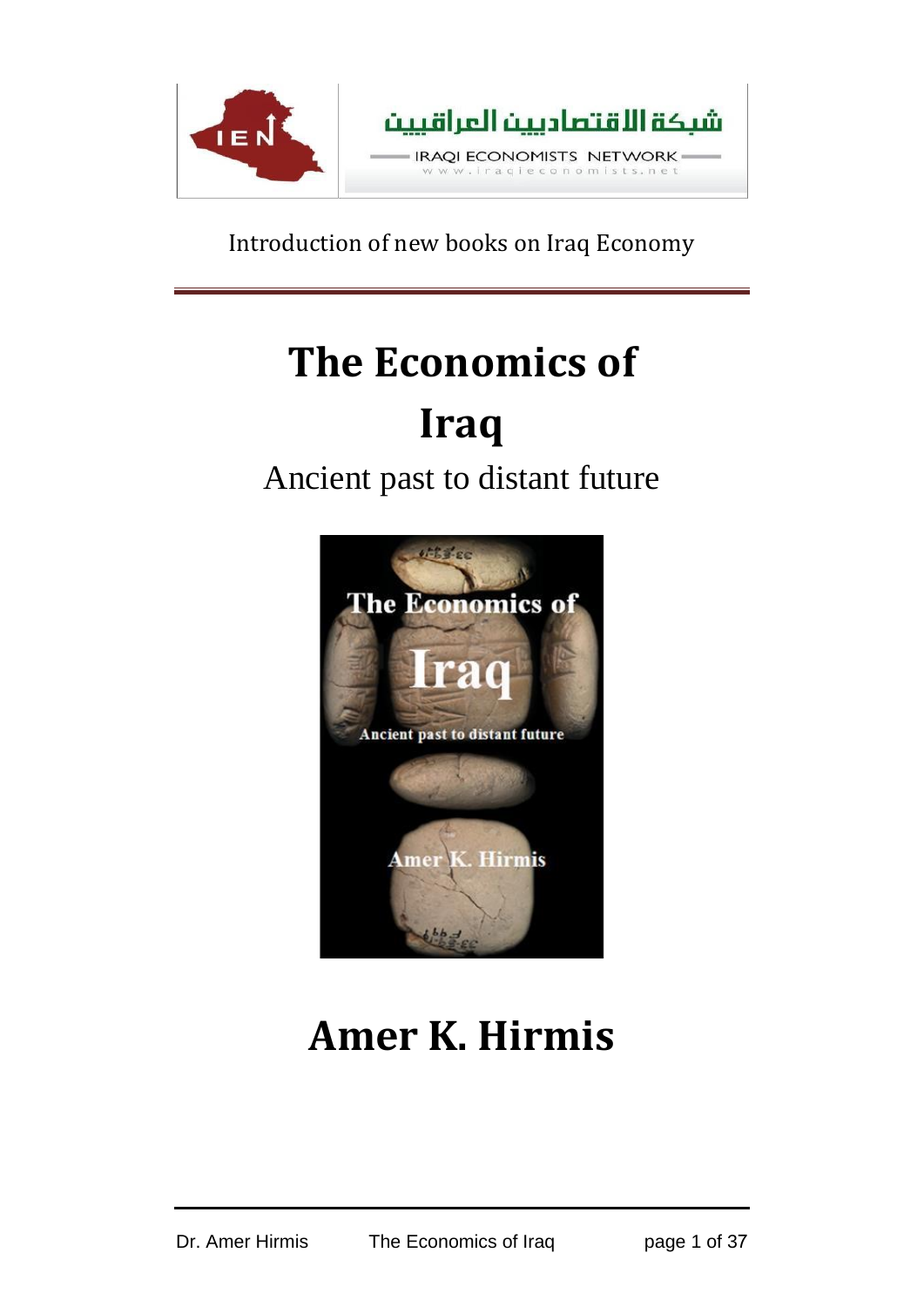

All rights reserved First published in 2018 by Grosvenor House Publishing Ltd. (GHP) Link House, 140 Broadway, Surbiton KT6 7HT, UK

Copyright © 2018 Amer K. Hirmis

The right of Amer K. Hirmis to be identified as the author of this book has been asserted by him in accordance with the Copyright, Design and Patents Act 1988.

All rights reserved. No part of this book may be reprinted or reproduced or utilised in any form or by any electronic, mechanical, or other means, now known, or hereafter invented, including photocopying and recording, or in any information storage or retrieved system, without the written permission from the publishers.

A CIP catalogue record for this book is available from the British Library.

Typeset in India by Fidus Design and bound in United Kingdom by Lightning Source UK Ltd.

Papers used are from well-managed forests and other responsible sources ISBN 978-1-9998241-1-2 Also available in: Hardback : 978-1-9998241-0-5 eBooks : 978-1-9998241-2-9

> Amer K. Hirmis 1946 The Economics of Iraq: Ancient past to distant future

The book includes figures, tables, maps, bibliographical references and an index

> Grosvenor House Publishing www.grosvenorhousepublishing.co.uk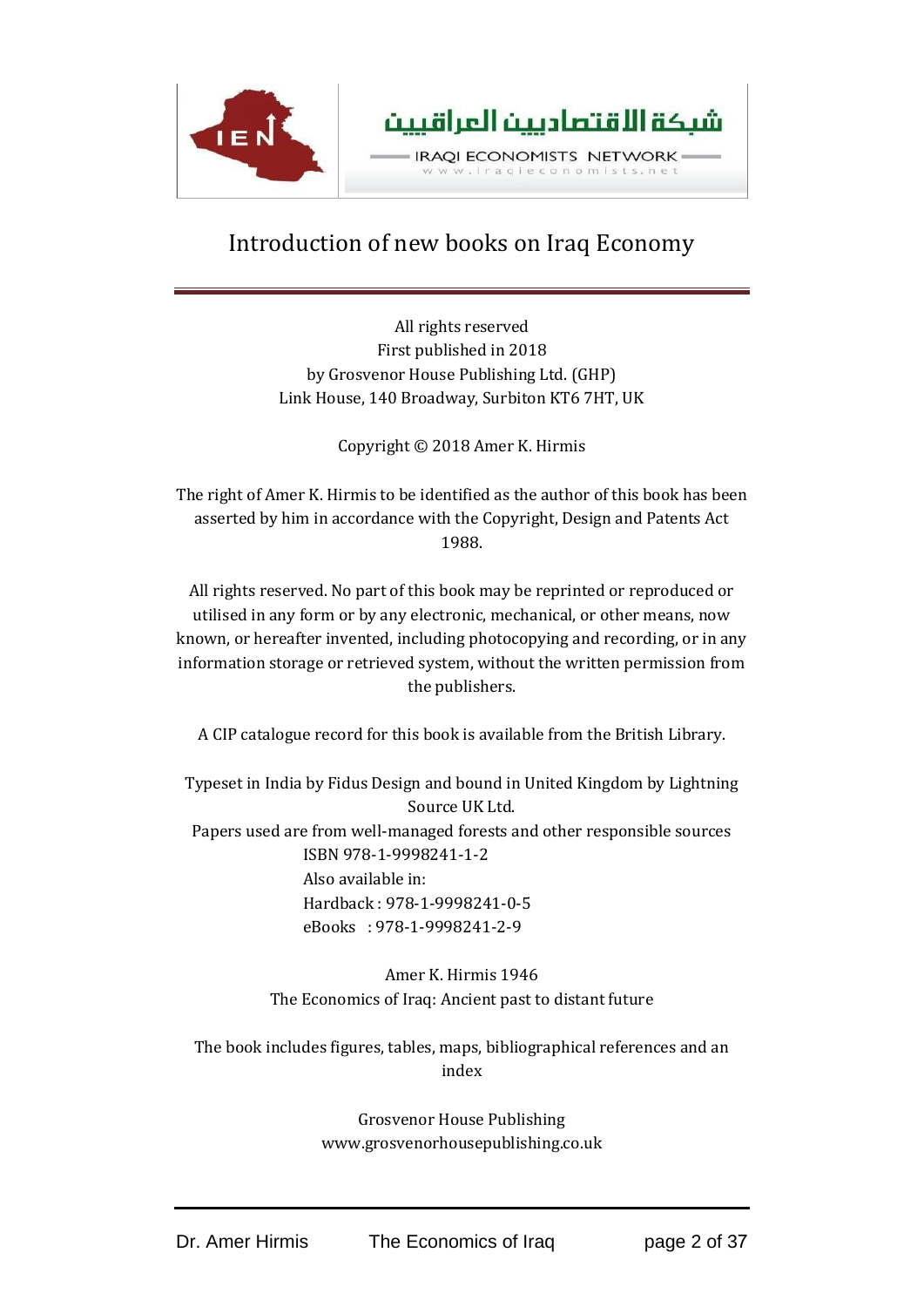

## This book is dedicated To the children of Iraq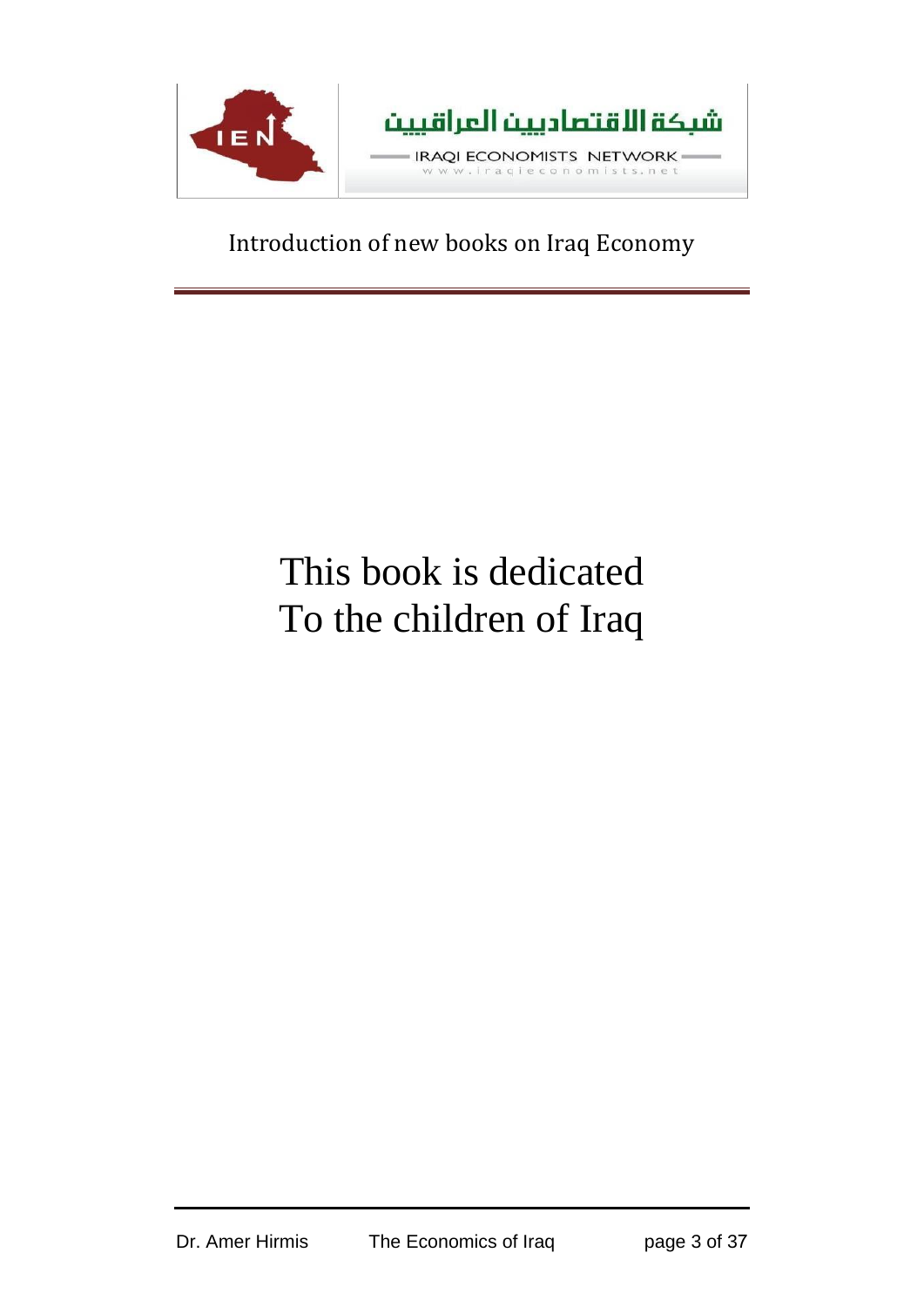

## **Contents**

Figures Tables Acronyms Notes on transliterations Administrative map of Iraq

Preface and acknowledgements

#### **Introduction**

1 Purpose of the book; 2 Methodology; 3 Key conclusions; 4 Structure of the book.

#### **Part I Key components of Iraq's economics – diagnosis**

#### **Chapter 1 The consumers**

1.1 Organisation; 1.2 Population of Iraq; 1.3 Personal consumption; 1.4 The magnitude of the private final consumption; 1.5 Consumption and income; 1.6 Changes in consumption pattern; 1.7 Changes in consumption basket; 1.8 The demographic characteristics of the consumers; 1.9 Urban and urbane consumers; 1.10 Government as a consumer, 1.11 Echoes from the past.

#### **Chapter 2 The producers**

2.1 Organisation, 2.2 Placing the producers in the economy; 2.3 General forces shaping the producers' behaviour: pricing; financial decisions and the cost of finance; availability of finance; determinants of investment; 2.4 Echoes from the past.

#### **Chapter 3 The domestic economy**

3.1 Organisation, 3.2 Context; 3.3 GDP and per capita income; 3.4 Changes in the GDP structure; 3.5 Iraq's oil-rentier economy; 3.6 Investment in fixed capital; 3.7 The dynamics of employment; 3.8 Income distribution; 3.9 Social class and economic dynamics; 3.10 Spatial fragmentation of markets; 3.11 Growth potential remains high; 3.12 Echoes from the past.

#### **Chapter 4 Sector policies**

4.1 Organisation; 4.2 Sector analysis; 4.3 The agriculture sector; 4.4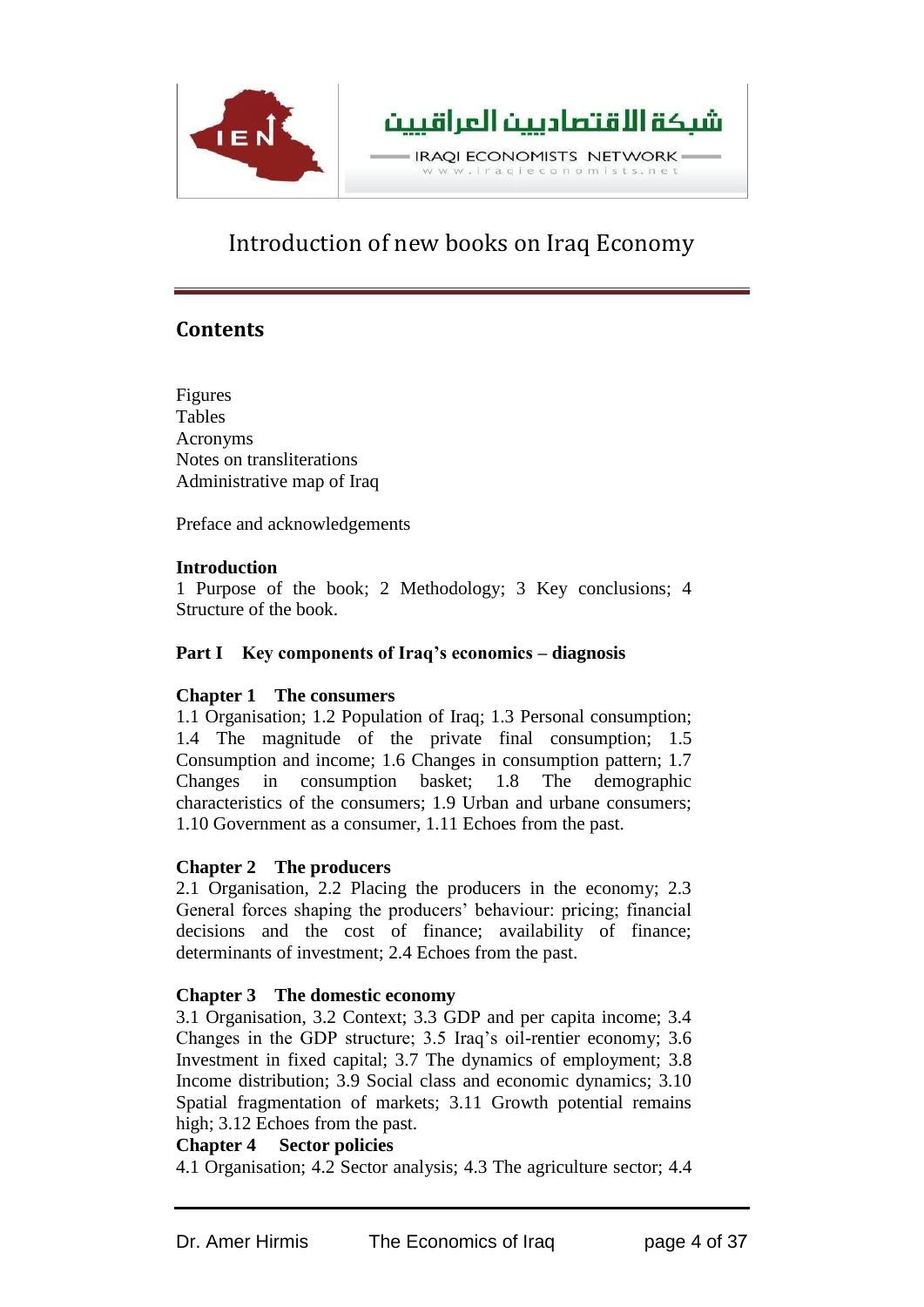

Manufacturing industry; 4.5 Trade: wholesale and retail sector; 4.6 Spatial distribution of sectors; 4.7 Echoes from the past.

#### **Chapter 5 International economics**

5.1 Organisation; 5.2 Balance of international trade; 5.3 Balance of payments; 5.4 Exchange rate and the economy; 5.5 Mercantilism – is it the dominant economic force in Iraq? 5.6 Echoes from the past.

#### **Chapter 6 Monetary and fiscal policies**

6.1 Organisation; 6.2 Monetary policy; 6.3 Fiscal policy; 6.4 Echoes from the past.

#### **Chapter 7 Resource allocation**

7.1 Organisation; 7.2 Allocation of land, labour and capital; 7.3 The pre-1950 period; 7.4 the 1950-1958 'Development Board' period; 7.5 The period 1959–2003; 7.6 The period 2003-2010; 7.7 The period since 2010; 7.8 Resource allocation during 1950–2017 – a summary; 7.9 Key reasons behind the outcomes of the resource allocation experience; 7.10 Conclusions: the continuum of inefficiency, inequality and lack of sufficient jobs (work) created; 7.11 Echoes from the past.

### **Part II Why is Iraq's economics where it is – Interpretation**

#### **Chapter 8 Interpretation of Iraq's economics I: polity, politics and economics**

8.1 Organisation; 8.2 Politics and economics in Iraq; 8.3 Chronology of the links between polity/politics and economics: how it all might have started – some glimpses; 8.4 Polity and economic development – where does Iraq stand? 8.5 Polity and politics that delivered economic growth! 8.6 Polity and politics that could not deliver economic development in Iraq; 8.7 Will present-day Iraq's polity deliver economic development? 8.8 Conclusions.

#### **Chapter 9 Interpretation of Iraq's economics II: culture, religious codes and objective conditions**

9.1 Organisation; 9.2 Hypothesis one: culture that hinders economic development; 9.3 Hypothesis two: religious codes and economic development; 9.4 Hypothesis three: lack of objective conditions for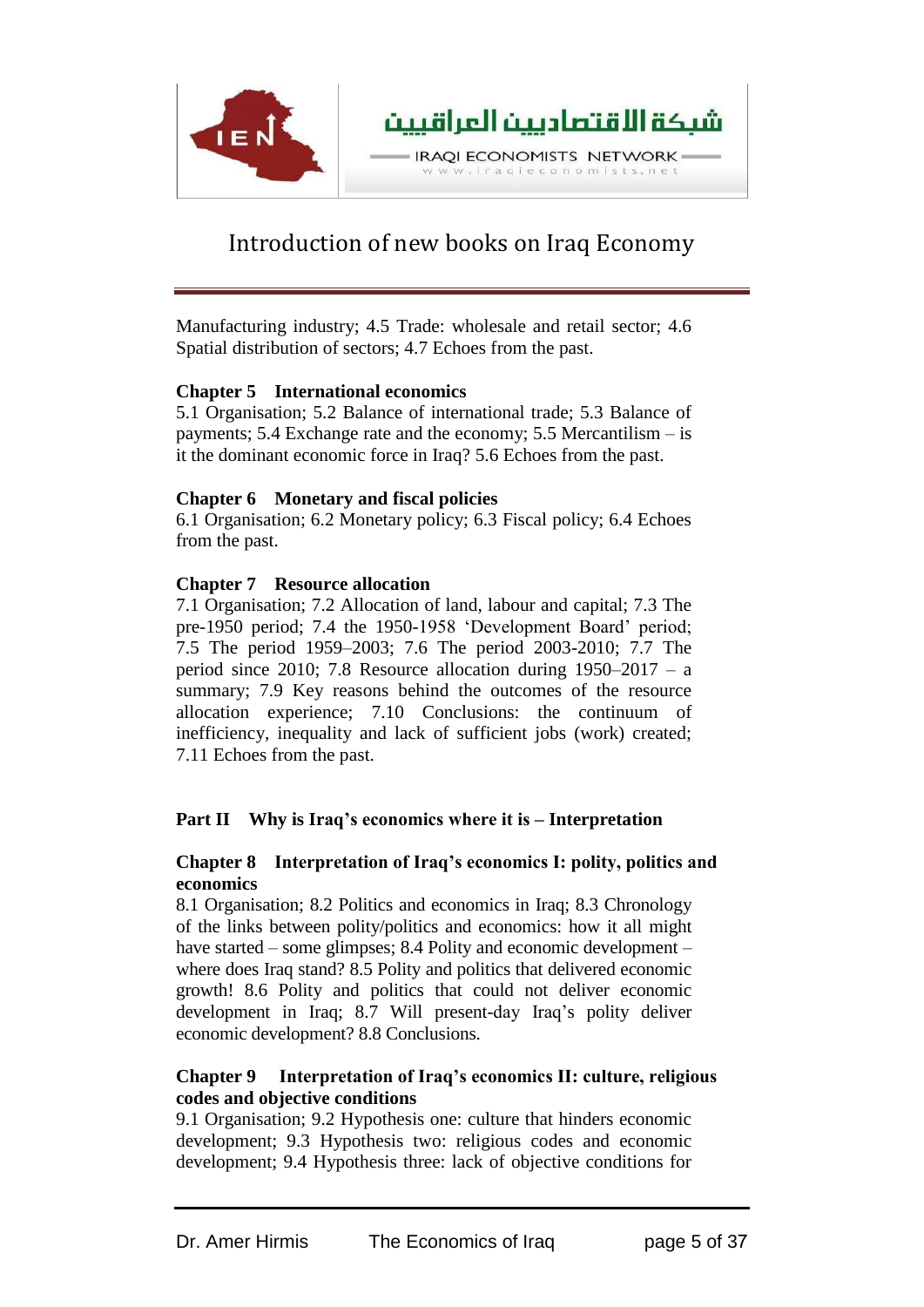

initiating economic development; 9.5 Conclusions. **Part III Into the future – prognosis**

#### **Chapter 10 Prospects of the Iraqi economy**

10.1 Organisation; 10.2 The next 100 years; 10.3 Work – jobs creation; 10.4 Economic efficiency; 10.5 Equality; 10.6 Trade-off between efficiency and equality; 10.7 Iraq in the regional and international context; 10.8 Defragmentation of the current institutions in Iraq; 10.9 Defragmentation of the cultural values in the interest of economic development; 10.10 Decentralisation of economic development decisions; 10.11 Universal values and economic development in Iraq, 10.12 The challenge of transforming Iraq into a market economy; 10.13 Chances of success; 10.14 Concluding remarks.

#### **Appendices**

Appendix 1: The Evolution of Mesopotamia/Iraq economics – a sketch Appendix 2: Women in Mesopotamian/Iraqi economics Appendix 3: Economics and religious codes in Mesopotamia/Iraq Appendix 4: Economic impacts of cultural continuum

#### **Epilogue**

**Notes Bibliography Index Figures**

### **Introduction**

1 Key elements of the 'circular flow of income' in the economy

### **Chapters**

- 1.1 The 'individuals, households and institutions' in the economy
- 1.2 Private consumption as a percentage of GDP for selected countries, 2010
- 1.3 Percentage of private final consumption to (expenditure on) GDP, 1950-2010, at current price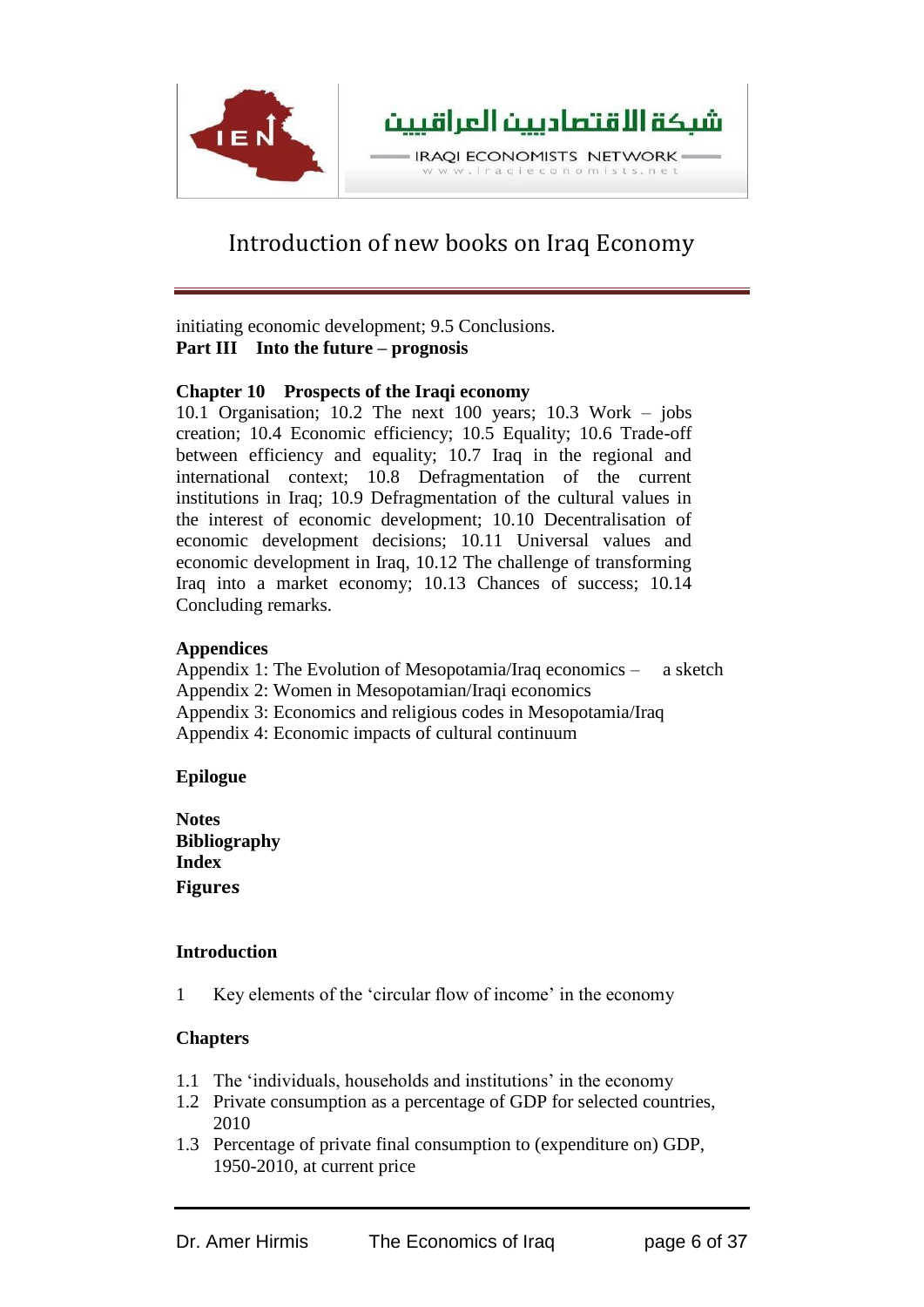

- 1.4 The consumption-income relationship 1970 2010 (at 1988 prices)
- 1.5 Average propensity to consume in Iraq (apc: consumption as a percentage of disposable income)
- 1.6 Iraq annual percentage change in disposable income and consumption (current prices)
- 1.7 Consumption as a proportion of income (average propensity to consumer, apc) and (marginal propensity to consume, mpc, in Iraq), 1970–2010
- 1.8 Percentage expenditure by consumers' quintile groups (bottom quintile being the poorest, the top quintile the richest of the consumers), 2005 and 2007
- 1.9 Distribution of expenditure in Iraq by population quintiles, 1993, 2005 and 2007
- 1.10 Proportion of consumers by purchasing power (expenditure on goods and services, including food) per month, 2007
- 1.11 Proportion of groups of goods and services within the consumption basket in Iraq, in selected years, 1971 to 2010
- 1.12 Proportion of expenditure on groups of goods and services by population (expenditure) deciles in Iraq, 2005
- 1.13 Evidence of Urban and Rural Household Expenditure Gap in Iraq, for selected years between 1971 and 2011
- 1.14 General government final consumption expenditure (as percentage of GDP), 1950-2013
- 1.15 Key settlements and city-states during the Uruk period
- 2.1 The 'producers' in the economy
- 2.2 Percentage contribution of private sector to Iraq's GDP (current prices), 1950–2010
- 2.3 Percentage contribution of public sector to Iraq's total GFCF (current prices), 1957–2009
- 2.4 The wider macro and micro factors influencing business performance
- 3.1 4-sector fully fledged economy, combining the supply and demand sides of the economy
- 3.2 Real GDP and nominal per capita GDP in I
- 3.3 Iraq GDP with, and without, oil, 1970–2014, at 1988 constant prices
- 3.4 Iraq's oil and non-oil GDP structure (percentage), 1950–2014
- 3.5 Private sector contribution to GDP, 1954–2014, at current prices
- 3.6 Rising and falling sectors in GDP, 1950–2014, at current prices
- 3.7 Rate of investment in Iraq, 1950–2010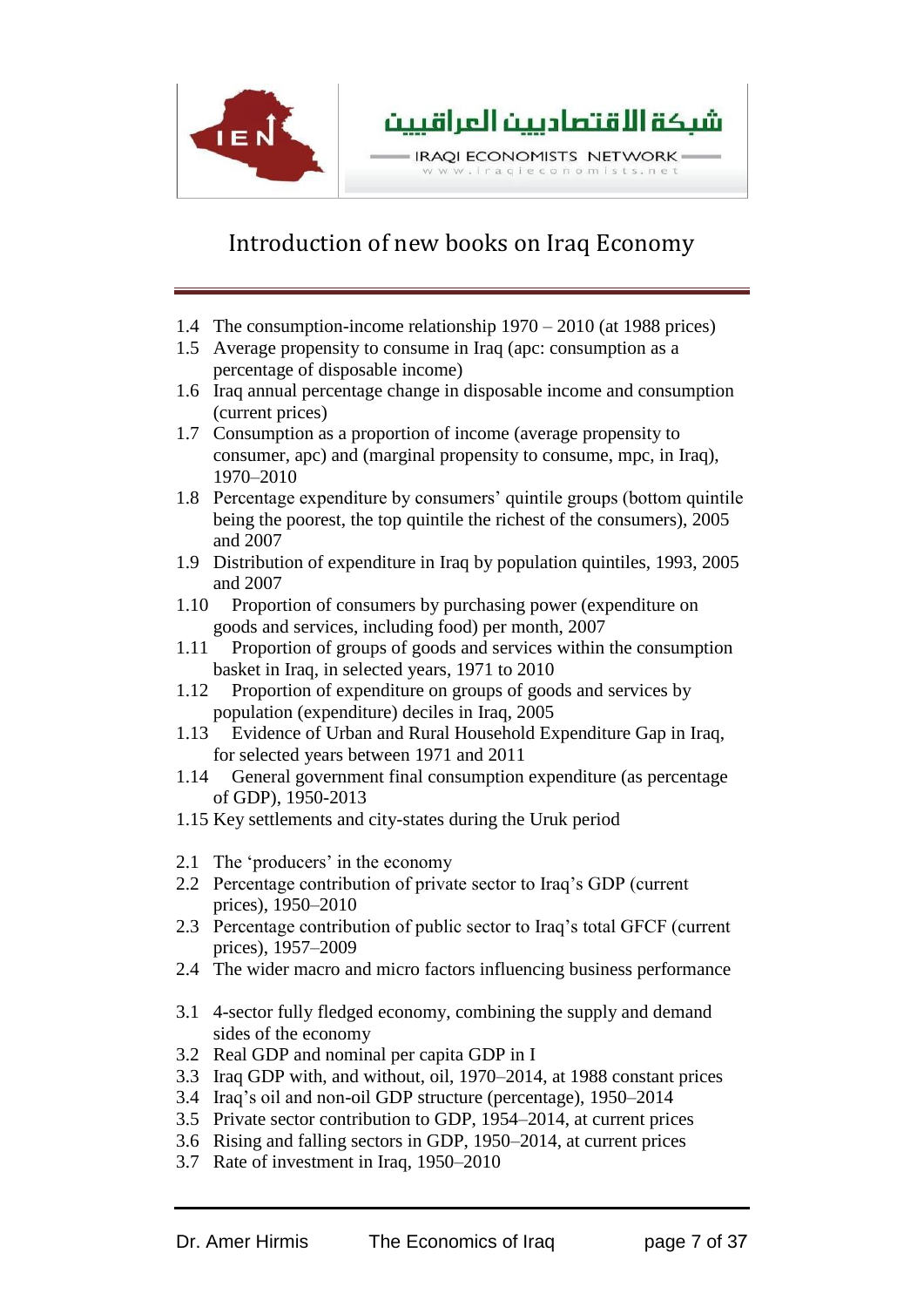

- 3.8 Share of public and private sectors in GFCF in Iraq, 1969–2013.
- 3.9 Employment structure, by economic activity, in Iraq, 1956–2007
- 3.10 Relative change in overall employment structure in Iraq (percentage), 1960-2007
- 3.11 Labour productivity and annual rate of change at the national level, 1964-2010
- 4.1 Sectors within the circular flow diagram
- 4.2 Land holdings in Iraq, 2001
- 4.3 Gross Fixed Capital Formation (GFCF) in agriculture, 1970–2008
- 4.4 Gross Fixed Capital Formation (GFCF) in Manufacturing, 1970–2009 (at 1988 constant prices)
- 5.1 Trade represented in the circular flow diagram
- 5.2 Exports and imports as percentage of nominal GDP, for selected years
- 5.3 Trade balance in Iraq, 1950-2010 (at current prices, US \$ million)
- 5.4 Iraqi Dinar's exchange rate movement against the US\$, 1953–2012
- 5.5 Transport routes during Sumer Early Dynastic III (ca. 2600–2350)
- 6.1 Monetary and fiscal policies impact key components of the economy
- 6.2 Exchange rate of Iraqi Dinar against the US\$, 1952–2012
- 6.3 General Prices Index in Iraq, 1979–2009 (1988 = 100)
- 6.4 Annual percentage rate of change in General Prices Index,  $1988 = 100$
- 6.5 Government expenditure and investment allocations, in federal budgets for 2004–13
- 6.6 Price inflation in Babylon, 500–100 BC
- 6.7 Sumerian tablet, which records payment of the tax, called 'burden', circa 2500 BC
- 7.1 Resource allocations embracing circular-flow of income
- 7.2 Comparative 'Operational' Budgets in Iraq, 1931 and 2013.
- 7.3 Investment allocations against actual expenditure, during the period 1961–69, IQD Million, at current prices
- 7.4 The 2010–14 NDP estimated government investment allocations by sector
- 7.5 Primary education Net primary enrolment rural areas (2007)
- 8.1 A rough map of the Akkadian empire, established by 'Sargon the Great' and his successors
- 8.2 The location of the decisive battle of Qarqar, 835 BC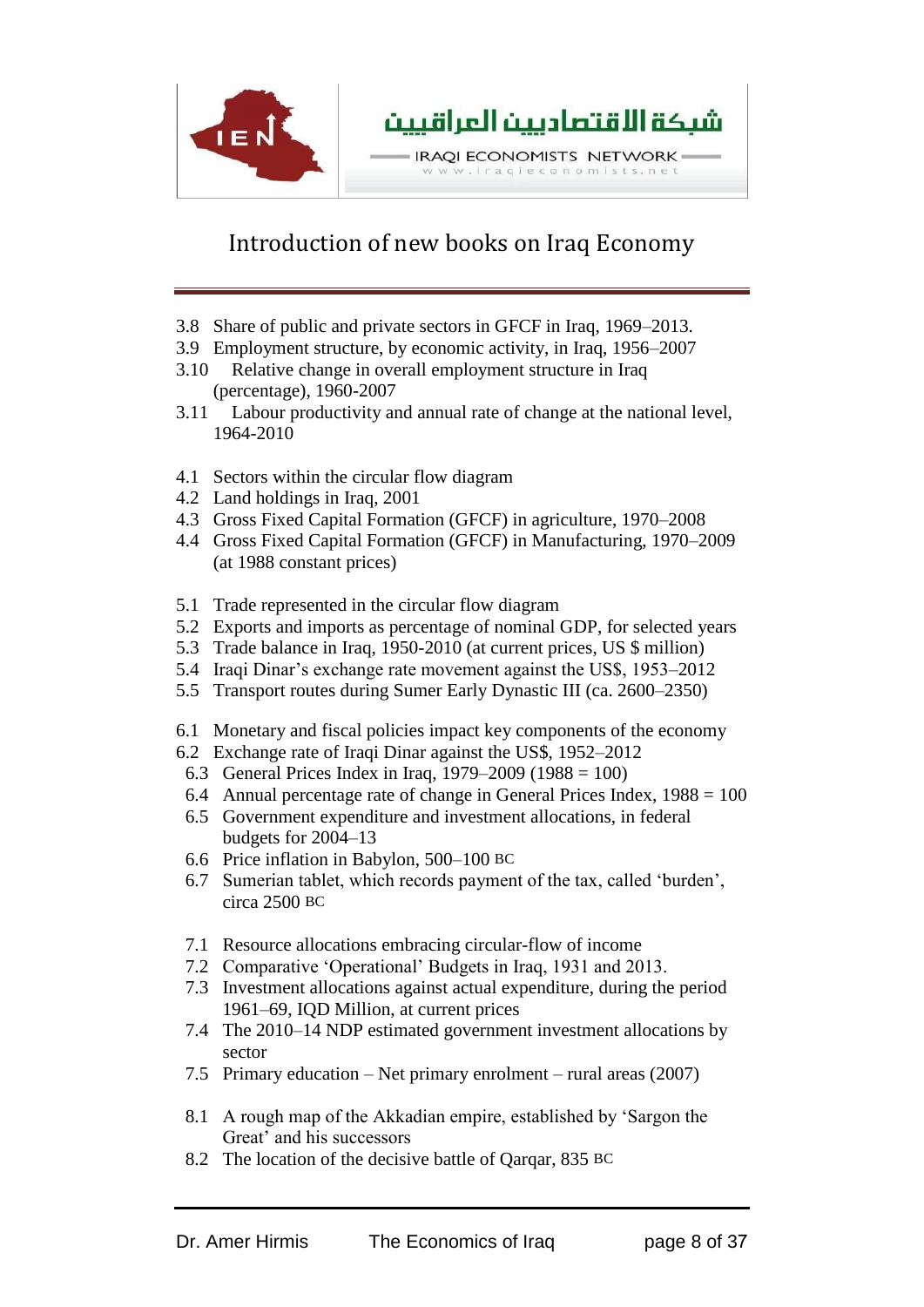

- 8.3 Map of the neo-Assyrian empire and its expansions
- 9.1 Land under neo-Assyrian empire domination, LHS and neo-Babylonian empire, RHS.
- 9.2 Human Development Index for Iraq, 1980–2014
- 10.1 Proposed changes in the industrial map of Iraq to diversify the Iraqi economy, 2010–30

#### **Appendices**

- 1 A one-sector (the household HH) economy in Jarmo, Hassuna, Halaf and Ubaid cultures of Mesopotamia, 12000–5,000 BC
- 2 A depiction and portrayal of a two-sector (the household Temple) economy in, say, early Ur, Uruk and later Lagash in Mesopotamia, 6000–3500 BC
- 3 A depiction and portrayal of a three-sector economy in, say, early Ur, Uruk, Lagash, Nippur, Nuzi, in Mesopotamia, 3500--2000 BC
- 4 A depiction and portrayal of a four-sector economy in, say, Assur, Babylon, Nippur, Nuzi, Umma in Mesopotamia, 2000–539 BC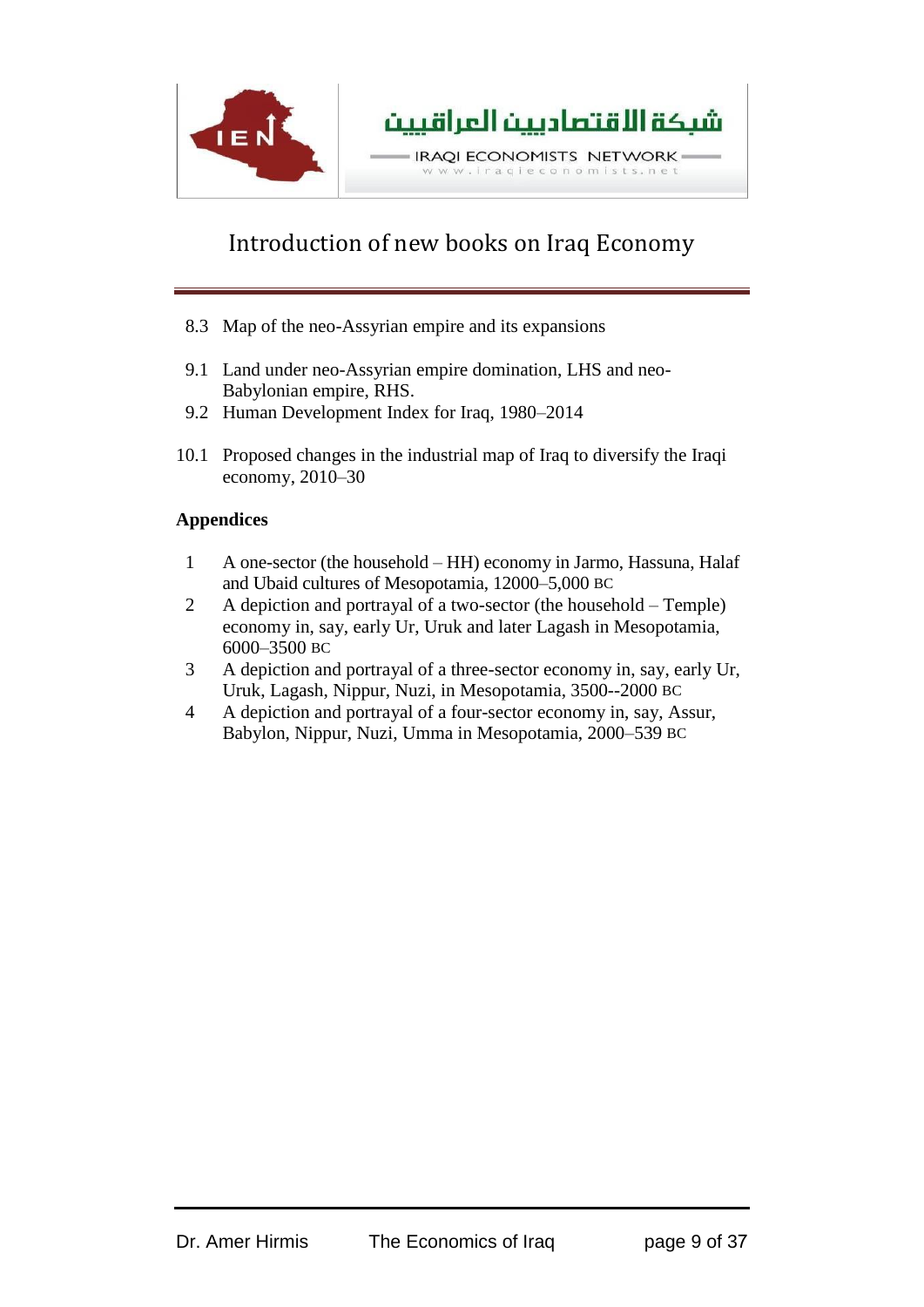

### **Tables**

- 3.1 Key structural changes in the non-oil Iraqi and UK economies
- 3.2 Capital-Output Ratio (COR) in Iraq, 1970-2009
- 3.3 Wage earners (15+ years) in 2006, by selected economic activity, occupation and education level attained
- 4.1 Population and investment in Baghdad province as a percentage of national total, 1965–2007
- 5.1 Summary of Iraq's balance of payment, 2001–14
- 6.1 Velocity of money (notes  $+$  coins) circulation in Iraq, 2008–12
- 6.2 Average annual price change of consumption commodities (percentage)
- 6.3 2013 Federal Budget of Iraq, by sector (IQD Trillion)
- 6.4 Iraqi government revenues, 1911
- 7.1 Allocated investment in 'Development Works' budget in Iraq, 1931– 37
- 7.2 Expenditure on the health sector in Iraq compared to selected OECD countries, regional and world average, 2007
- 10.1 Comparative physical infrastructure figures for Iraq and Poland, 2007
- 10.2 Schools and teachers required in Iraq by 2030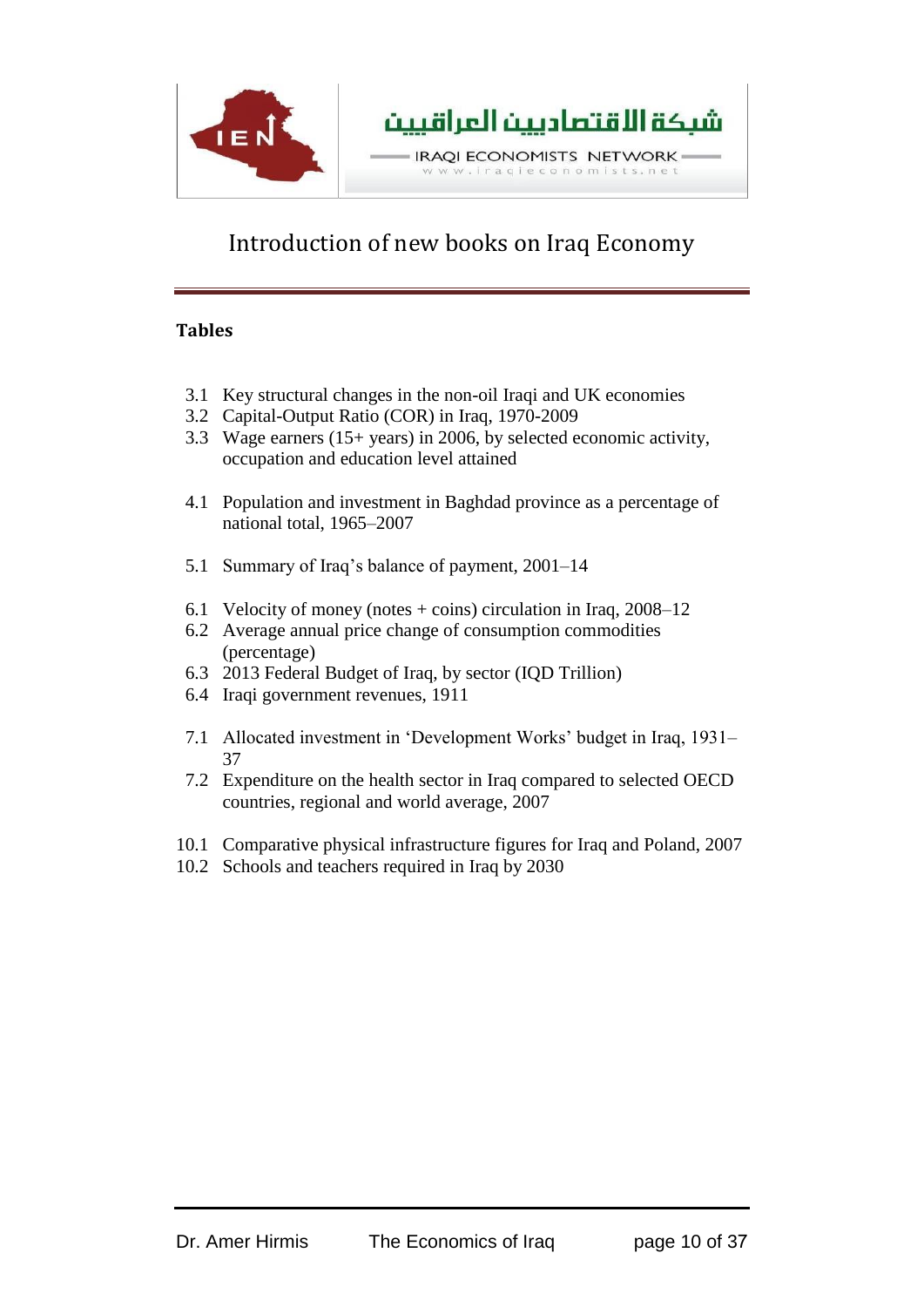

## **Administrative map of Iraq**



Source:<http://www.un.org/Depts/Cartographic/map/profile/iraq.pdf>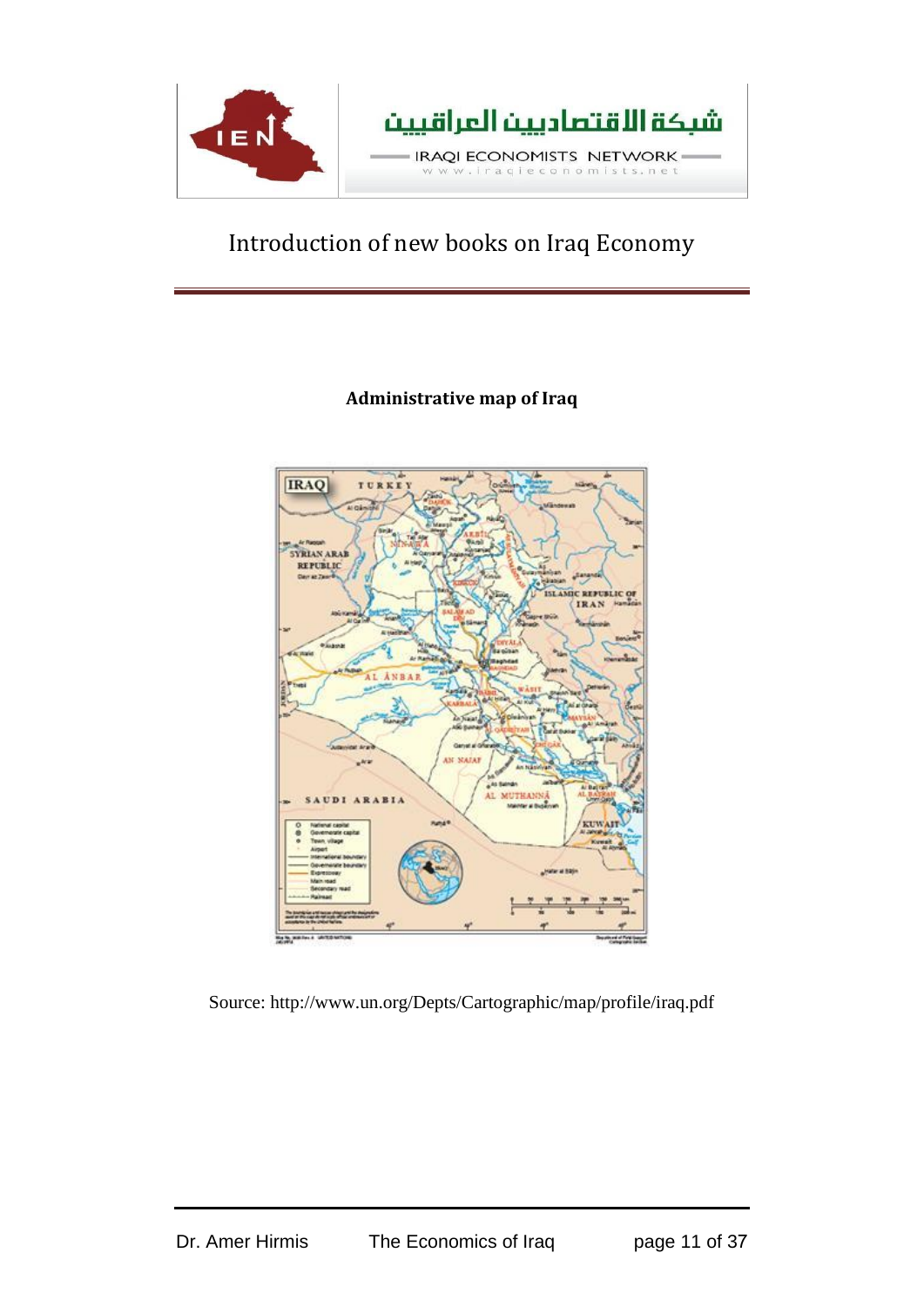

#### **Preface and acknowledgements**

On 10 March 2011, a meeting took place between Nassar al-Rubaiee, acting Iraq's Minister of Planning, Dr Sami Mati Polous, Deputy Minister for Technical Affairs, Gert Meinecke, the Danish Ambassador to Iraq, and myself. The meeting was extremely cordial. The metaphor in some of the Minister's prose was not easy to unpack. On 11 March 2011, a Royal Jordanian aircraft took off from Baghdad International Airport heading to Amman, and as the airplane ascended, I looked at the landscape. Somehow Baghdad's hinterland looked barren, sandy/light brown with a scattering of green spots. Three hours before the take-off, I had said goodbye to the Danish Ambassador, following a brief chat, in the grounds of the British Embassy about the prospects of Denmark's assistance building peace in and the reconstruction of Iraq. I suggested that perhaps a better understanding of the social fabric and dynamics at play in Iraq might further enhance the outcomes of the donors' contributions. The Ambassador raised his eyebrows; I shook his hand and wished him well, then headed to the armoured vehicle waiting to take me to the airport.

Some 15 to 20 minutes into the flight, niggling thoughts entered my head, as the sandy landscapes became more common and prominent on the way to Amman. Why is such a rich country like Iraq, where the author was born and left in 1976, so troubled, in more ways than one? And, why is the economy so inefficient, why is inequality so widespread, with nearly a quarter of the whole population in poverty? And, why is unemployment so high, especially amongst the youth? Whilst short, sharp and punchy convenient answers blaming the ancient regime, widespread corruption, Allied Forces' interference, destruction, wars, and economic sanctions, have considerable truth in them, they are in themselves somehow no longer sufficient. They do not quite explain the reality  $-$  the economics of Iraq. Clichéd answers that tend to justify inaction, only blame the colonialists, and only reminisce and glorify a 'golden' past remain unsatisfactory.

After nearly 33 years of absence from Iraq, I had the privilege to work as a Senior Advisor (Development Planning) with NIRAS. There was the rare opportunity to stay in Baghdad for some 20 months intermittently and work with Iraqi civil servants at the Ministry of Planning, economics professors from Baghdad and Mustansiriyah universities, and officials from the donors (USA, Denmark, UK, OECD, World Bank, etc.). My work in Baghdad over a 20 month period to March 2011 encompassed three projects: assisting in the production of the 2010–14 National Development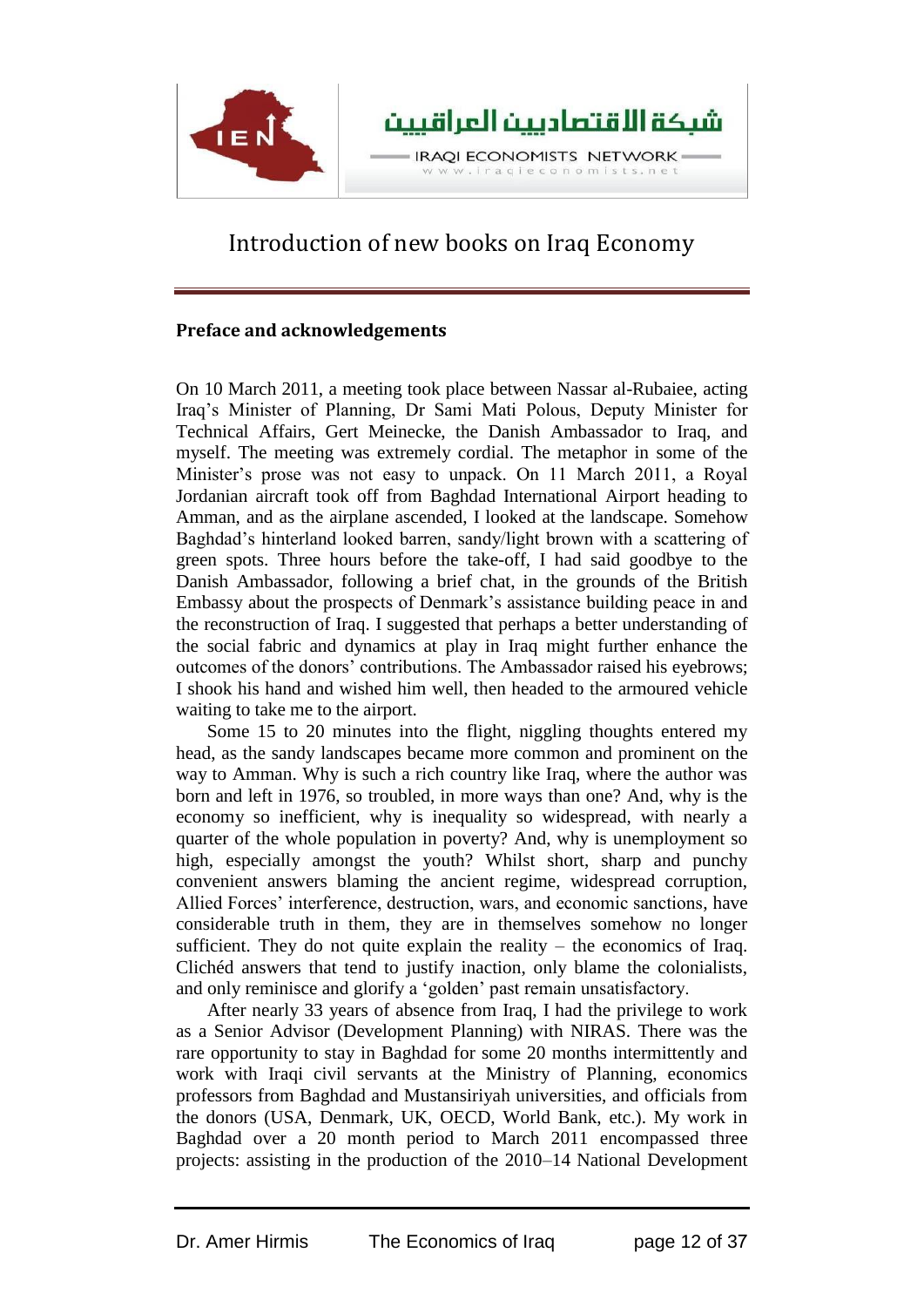

Plan (NDP), forming a new Economic Forecasting Team within the Ministry (with the help of Iraqi academics) and directing a talented team from Denmark (NIRAS), Iraq and Britain (all working in conjunction with the Ministry's staff) to produce an 'Outline Spatial Strategy for Iraq', which was delivered to the Ministry in March 2011. The opportunity was also taken to listen to donor's senior diplomats and functionaries, gaining an appreciation of how they thought Iraq ought to realise 'sustainable development' and over what timescale?

So, my interest in the economics of Iraq derives from having grown up in Iraq, I worked most of my life in England on issues to do with economic development in the UK and lately in the Middle East, going back only to begin to witness, appreciate and understand the causes of the economic devastation Iraq suffers from. I learned that the root causes lie in Iraq's long history. Historical evidence proved to be crucial real material for my inquiry.

Although historically Iraq has been the core and heart of Mesopotamia, this book concentrates on the country as we know it at present, within the boarders established in 1932 (the year of the formal Independence of Iraq). Interest shown in ancient civilisations sparked in Iraq ('the cradle of civilisations') from academics and other professions has generated thousands of books, articles and commentaries about various aspects of life in the country. More recently interest in Iraq has increased tremendously (especially amongst policy makers) pre- and post-the invasion of the country in March/April 2003. As expected, there is quite a body of controversy about the interpretation of Iraq's history, its economy, politics and, perhaps most importantly, the social dynamics that underpins many, if not most, events in Iraq – now as in the past. There is an almost a deliberate reluctance (verging on denial) in the public discourse to find explanatory reasons for Iraq's calamitous economic situation in traditional culture or religious codes. This book breaks free from the less thoughtful adherents to a tradition that hinders the wellbeing of people from flourishing. Tradition is a collection of ideas that over time become norms, and as such it is a legitimate subject of analysis and debate, as, for example, the late Iraqi sociologist Ali al-Wardi taught.

As the numerous quotes used show, this book builds on ideas put forward by others. I have weaved into this thought fabric my own ideas where this seemed to be logical. It is hoped that this work will attract sufficient attention from policy-makers, academics and students of Iraq's economics, to stimulate its improvement, and so making further contribution to our knowledge of Iraq's economic dynamics. Iraq has never experienced *economic development* (as distinct from *economic growth*). Even when it achieved economic growth, this was desperately non-inclusive. This work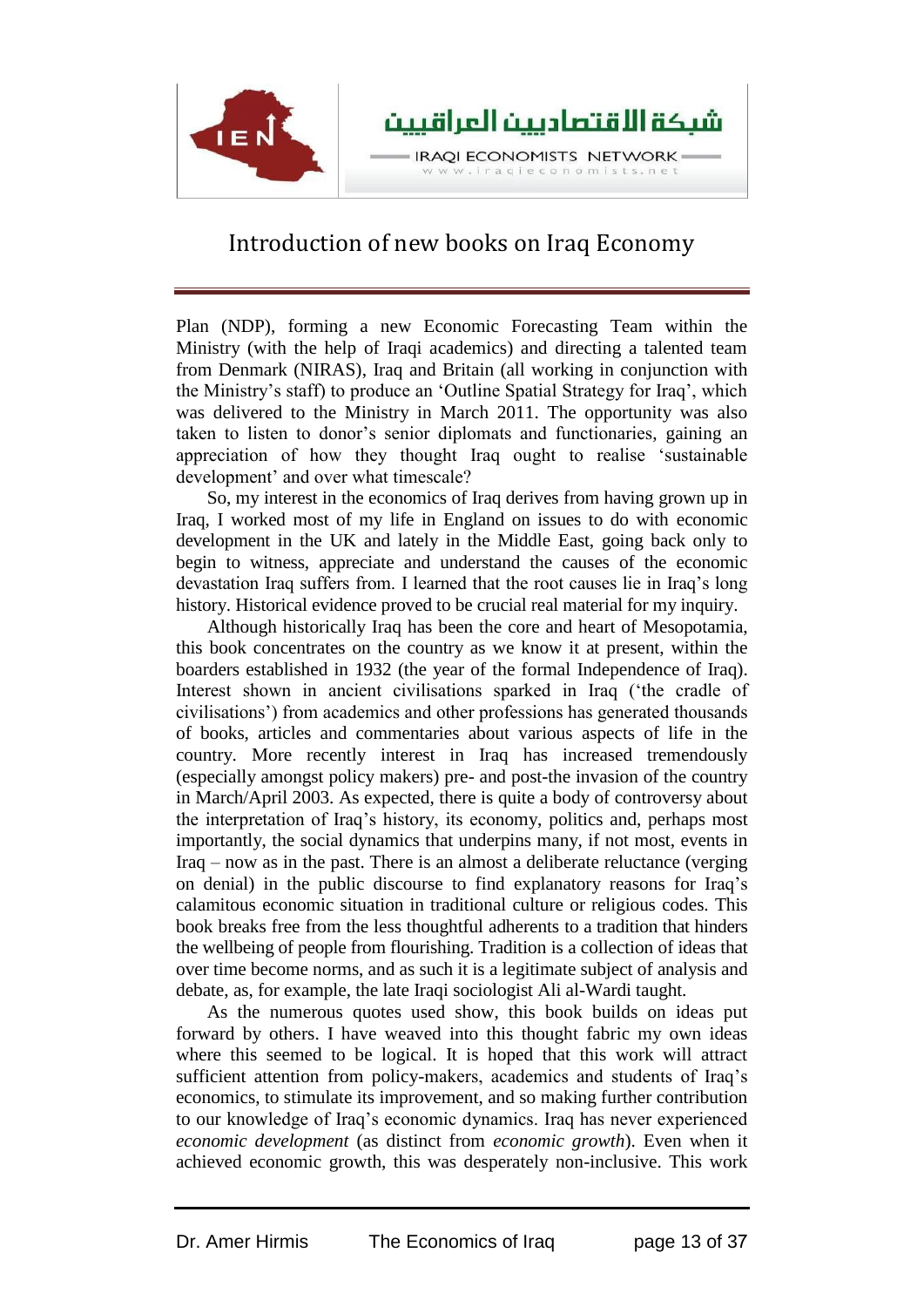

provides ideas and arguments for achieving economic development in Iraq, in the distant future.

This is a self-published book, which Grosvenor House Publishing (GHP) has helped to publish. It does not follow the traditional publishing route. However, I have taken the utmost care when quoting others, ensuring that the evidence used is pertinent and that the analysis is objective. Some readers might find factual errors, misprints or omissions of some pertinent references. I ask the reader to recall the poet and scholar al-Hariri of Basra who said, "If you find a fault, correct it… sublime are those who are faultless." So, if a reader finds a fault, kindly write to my publisher, so that any errors can be corrected.

The text is complex and multi-layered, providing a compendious survey of relevant material. Readers particularly interested in politics/policy making may wish to go straight to Chapters 8, 9, 10 and Appendix 3. Text on economic history and archaeology is found in the last section in each of Chapters 1 to 7 ('echoes from the past') and Appendices 1 and 4. Gender parity, or lack thereof, is dealt with in Appendix 2.

The journey for writing this book was scheduled to last 36 months. It lasted longer, interrupted by consultancy projects, baby-sitting, supporting the family, and the need for occasional retreats. The journey though has been unique.

Throughout this journey, I had the great privilege to read, amongst others, such luminaries in their respective fields of inquiry as Ibn Rushd, Taha Baqir, Fuad Safar, Fauzi Rasheed, Nicholas Postgate, Morris Silver, [Karen Rhea](https://www.google.co.uk/search?rlz=1C2XLWD_enGB497GB518&biw=1024&bih=677&tbm=bks&q=inauthor:%22Karen+Rhea+Nemet-Nejat%22&sa=X&ei=1UJGVeKJCeKp7Aae6oGwBQ&ved=0CCIQ9AgwAA)  [Nemet-Nejat,](https://www.google.co.uk/search?rlz=1C2XLWD_enGB497GB518&biw=1024&bih=677&tbm=bks&q=inauthor:%22Karen+Rhea+Nemet-Nejat%22&sa=X&ei=1UJGVeKJCeKp7Aae6oGwBQ&ved=0CCIQ9AgwAA) Daniel Snell, Tonia Sharlach, Muhammad Akram Khan, Timur Kuran, Muhammad Salman Hassan, Ibrahim Kubba, Sabri Zeir al-Saadi, Ahmad Braihi Ali, Bassam Yousif, Abbas Alnasrawi, Frank R. Gunter, Jawad Ali, Hadi al-Alawi, Thabit A.J. Abdullah, Ali al-Wardi and, last but not least, Qasim Hussein Salih. Iraq's economics, it is fair to say, could not be understood without contributions from accomplished Iraqi and non-Iraqi archaeologists, economists, historians, sociologists and psychologists, amongst others. To them all I owe a major debt of gratitude.

Thanks go to Lesley Budd and Andrew Trigg for their guidance, and also to my indexer and proof-reader Joanna Luke for her rigorous work and helpful comments. Tamsin Rush made the publication of this book possible; her patience and professional advice have been invaluable. Thanks also go to my children who resolutely encouraged me to conclude this journey, and to my extraordinarily patient wife, who graciously endured many changes in our diary, resulting from researching and writing this book. I am very fortunate to have their unstinting support.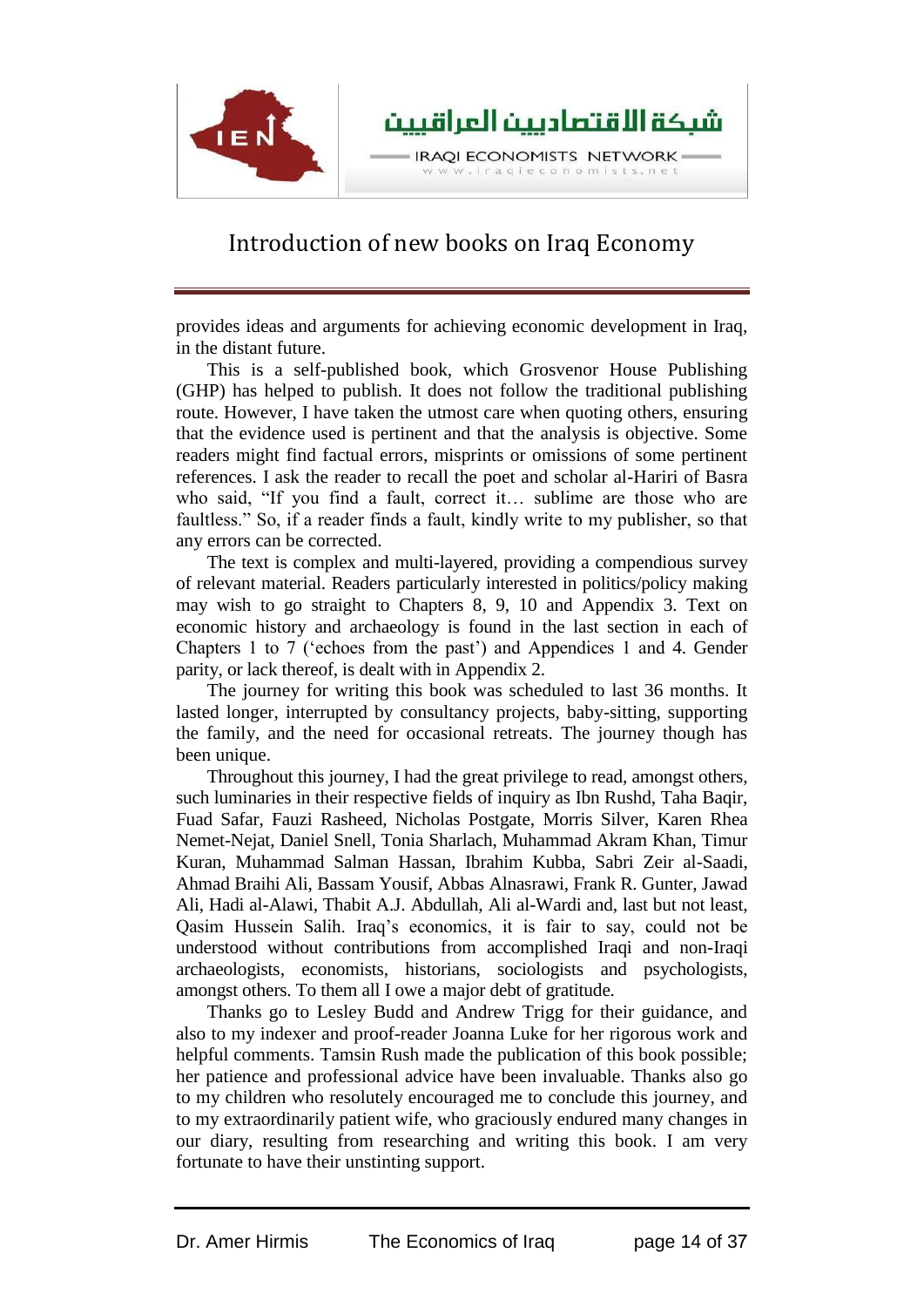

I have corresponded with many of the scholars mentioned above, and consulted many primary and secondary sources, but I alone bear the sole responsibility for any misunderstanding, misinterpretation and errors that may have occurred.

Amer November 2017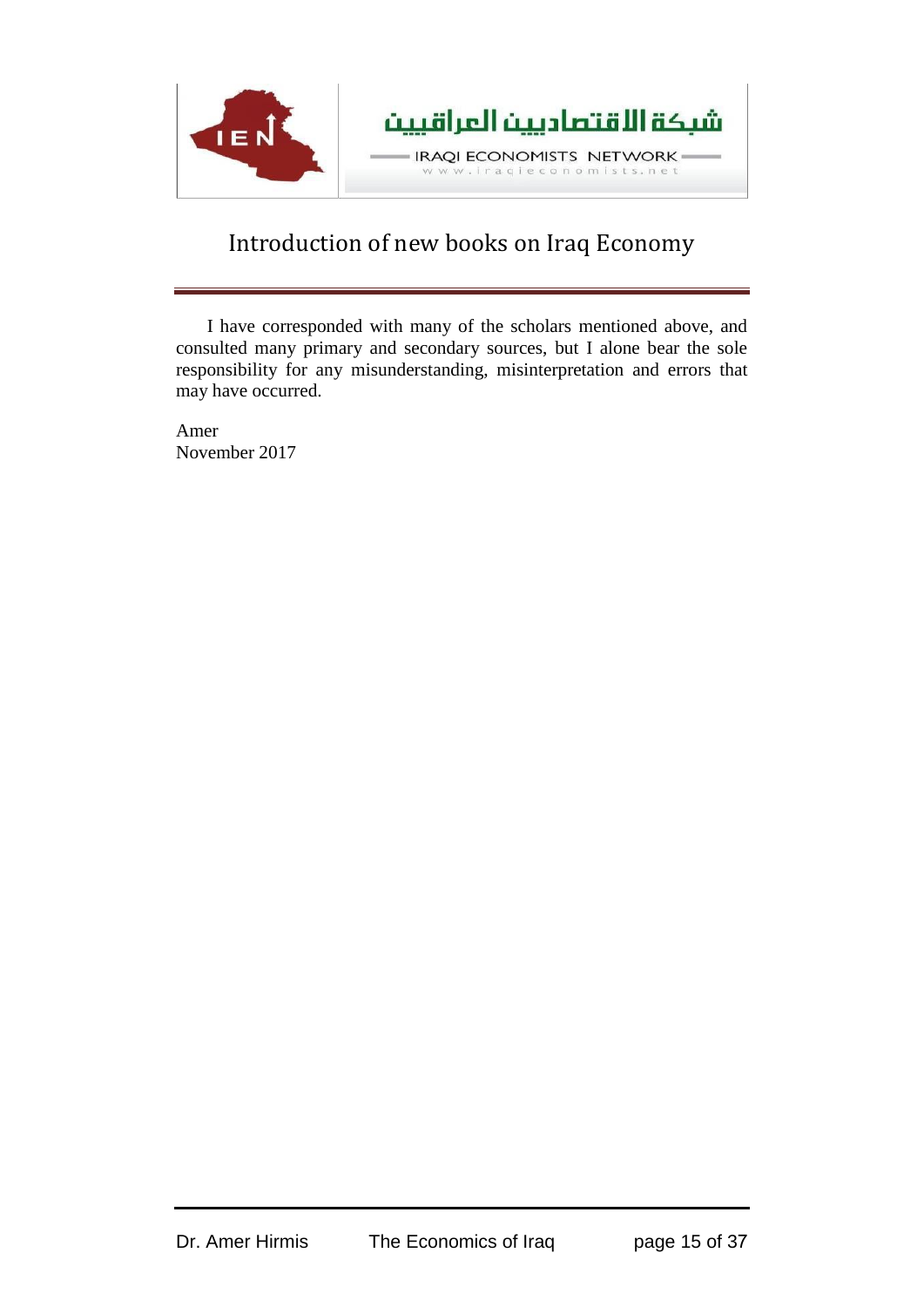

#### **Introduction**

This book is an attempt to understand the present state of Iraq's economy. Based on the analysis of historical evidence, the book strongly suggests that whilst Mesopotamia/Iraq has seen tremendous *economic growth* over the millennia, the country has never achieved *economic development*.

The persistent lack of economic development is a key reason for Iraq's present day calamitous situation, in the economic, social and political arenas. This situation has deep historical roots, going back thousands of years.

A common thread that runs throughout the book is that Iraq's economy has experienced perennial *economic inefficiency* **<sup>1</sup>** , social and economic *inequality* and lack of sufficient *work* for those able and/or willing to take existing/new jobs. It is in this specific sense that Iraq has never experienced *economic development* as distinct from *economic growth*. High unemployment and poverty has been invariably pervasive throughout most of Mesopotamian/Iraq's history. Even when Mesopotamia/Iraq did achieve economic growth in some periods, this was desperately noninclusive.

The book is about demonstrating these facts.

The book thus addresses an extremely under-researched strategic question: what are the historical roots for the present state of Iraq's economy? An objective look at the past shows that the echoes from the ancient past are so striking that in order to understand the current state of the country's economy, the study of the economics of early Mesopotamia up to the end of Ottoman rule in the early 20th century becomes a meaningful subject of inquiry in its own right. However, should *economic development* not be achieved, both history and the present provide key indicators for a bleak trajectory of Iraq's economy. Historical evidence strongly suggests that it would be naïve to expect Iraq to achieve economic development within one, two or even three generations to come.

A key objective of this book is therefore to restore an historical dimension to the discussion of current economic issues and associated problems of Iraq.

The focus of this book is economics; more specifically, *economic development* in Iraq throughout much of the country's known history. Religion as such is *not* the subject of this book; nor is culture *per se*. The historicity of Iraq's economics can't, however, be divorced from culture, religious edicts and, *inter alia*, politics and personalities – economic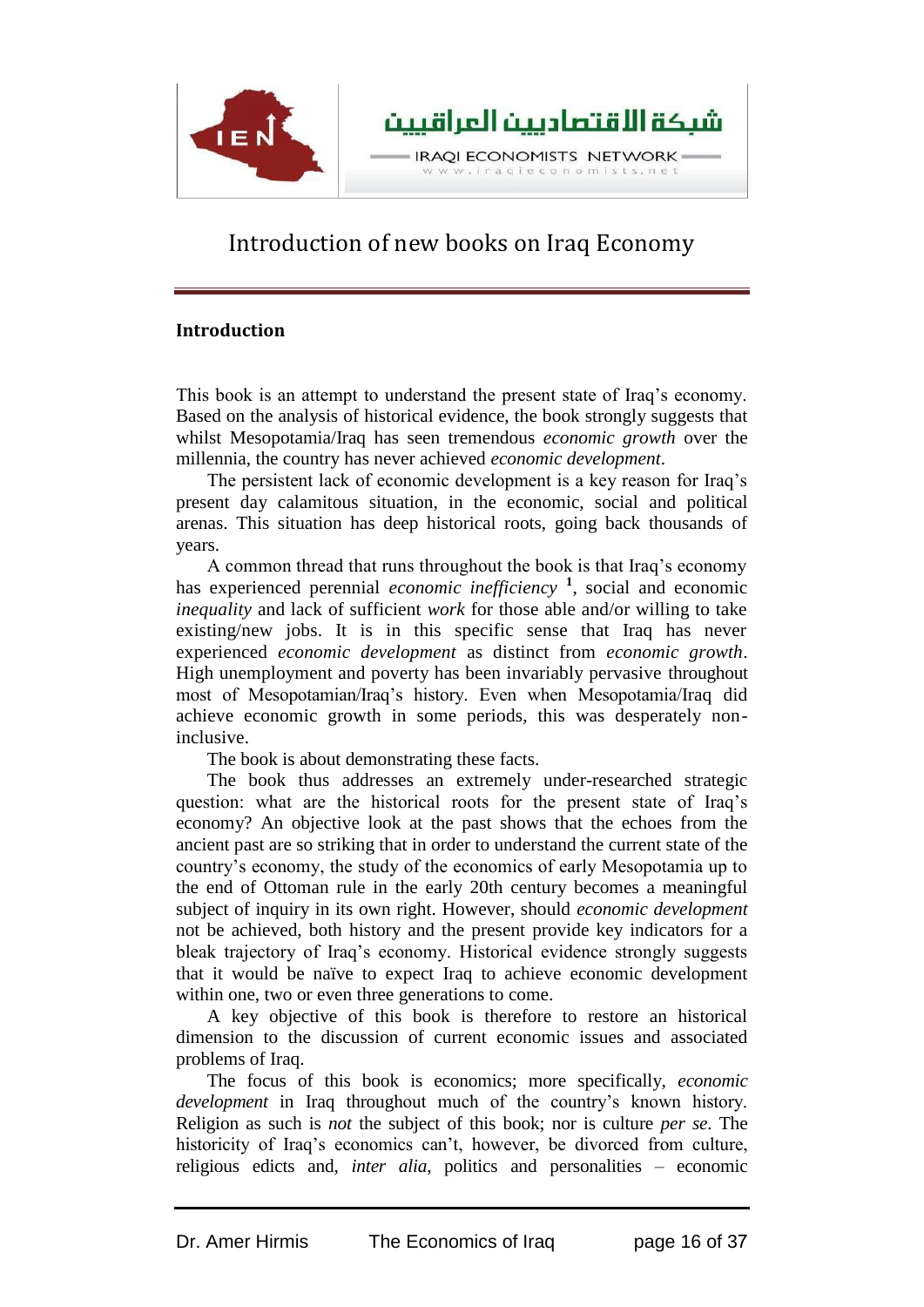

complexity encompasses culture, religious edicts and other aspects of human life. Cultural and religious codes are therefore touched on *only* in terms of supporting, or disproving, a relevant hypothesis to do with the economics of Iraq. This is a new approach to the understanding of the economics of Iraq.

Given the historical perspective dealt with in this book, the past 100 years represent the 'present', which falls between the ancient past and the distant future, as the title of the book suggests. Available statistical evidence helps to draw together a clear picture of the economic dynamics over the past 100 years, as Chapters 1 to 7 demonstrate. Chapters 8 and 9 attempt to provide an interpretation of the state of the Iraqi economy – i.e. *why* is Iraq's economy where it is, never having experienced economic development. Chapter 10 looks at the future and provides some thoughts regarding the objective conditions that should prevail for Iraq to achieve economic development in the future.

Without realising *economic development* (as distinct from *economic growth*) Iraq's economy will remain a backward economy, more or less displaying an economic structure that has not significantly changed in its *proportional dynamics* for a very long time **<sup>2</sup>** . Therefore, the most fundamental premise in this book is that *economic development* matters. So does history. History shows that the most significant transformation in the economic structure of Iraq over the millennia has been the rise to pole position of crude oil production and exports since the early 1950s, taking over the role historically assumed by the agriculture sector.

### *The making and undoing of civilisation…*

It is impossible to argue that Mesopotamia/Iraq is not the cradle of a great civilisation, of which some distinctive marks (as this book clearly shows) are still, to the present-day, visible in the daily life of the whole of humanity. Numerous orientalists from the East and the West have acknowledged this fact. And numerous, orientalists have brought to light and human knowledge the contribution Mesopotamia/Iraq has made to enrich life, through the invention of writing, making of science, literature, art, industry, agriculture, and, *inter alia*, engineering.

It is equally impossible to ignore proven historical evidence pointing to the view that throughout much of its history Mesopotamia/Iraq has been governed by rent-seeking rulers, subjecting a large majority of the population to hardship, illiteracy, low quality of life, exorbitant taxes, and severe poverty. For millennia, the successive rulers of Mesopotamia/Iraq have imposed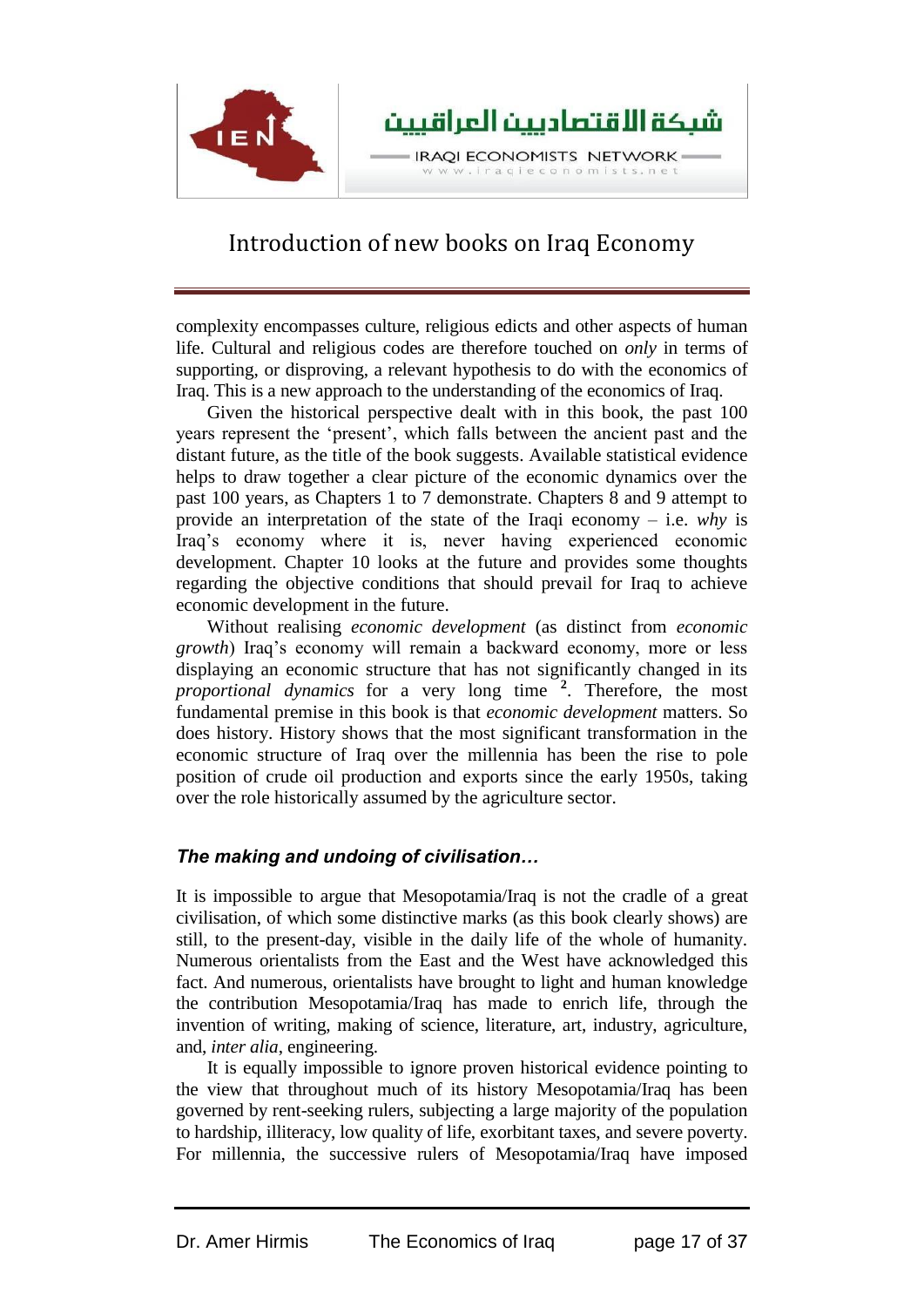

exploitative taxes on the majority of the population, especially the poorer sections of society. They deployed cultural norms and religious edicts to legitimise authority, self-interest, exploitation, and atomisation of the individual for the 'benefit' of the 'community.' In the process, the rulers degraded women's societal status and intentionally denied most Iraqis their basic humanity, deliberately putting out their otherwise inextinguishable intelligence, creativity and energy to build a better life for themselves individually and for society at large.

During much of Iraq's political and economic history, allegiance (*albai'a –* a contract to render blind obedience) to the rulers has been the norm rather than citizens' representation, principally, as this book argues, because of a lack of economic development.

Looking ahead, it is up to the children of Iraq, to whom this book is dedicated, and the future generations of Iraqis to consider this world-view. It is up to them to build a path to economic development, build a secular state, exercise functional democracy and practice total gender parity. When adults, the future children of Iraq will consider whether they should rid Iraq of a debilitating continuum of a culture, deeply rooted in the history of the country, which vehemently opposes secularism (*al-'almānīya*). A culture that degrades women and sanctions slavery. A tribal culture that legitimises looting from, and antagonism to, central government and its structures. A culture that sanctions beastly violence and loss of life. In the end, the humanity of Iraq's future generations will rise to initiate economic development in the country, create secular state, a civil, urbane life free from sophistry and superstition. They will build a life of *reason* that respects the *other* and condemns blind *'asabīya* (*esprit de corps*), and the diffraction of society.

The children of Iraq will read and consider appraising their country's history. They might see it right that whilst some useful lessons may be drawn from an objective look at the past, one must not cling to the 'glories of the past' for *total* inspiration when the present and the future necessarily require a different world-view and approaches for the *betterment of human welfare* and *life* in Iraq. Historical evidence suggests that Iraq's ancient cultures and religious *codes* still shape thought and the psyche in Iraq, influencing the making and conduct of the country's economy.

#### *Early Mesopotamian civilisation*

One of the first civilisations in the world evolved, and was nurtured in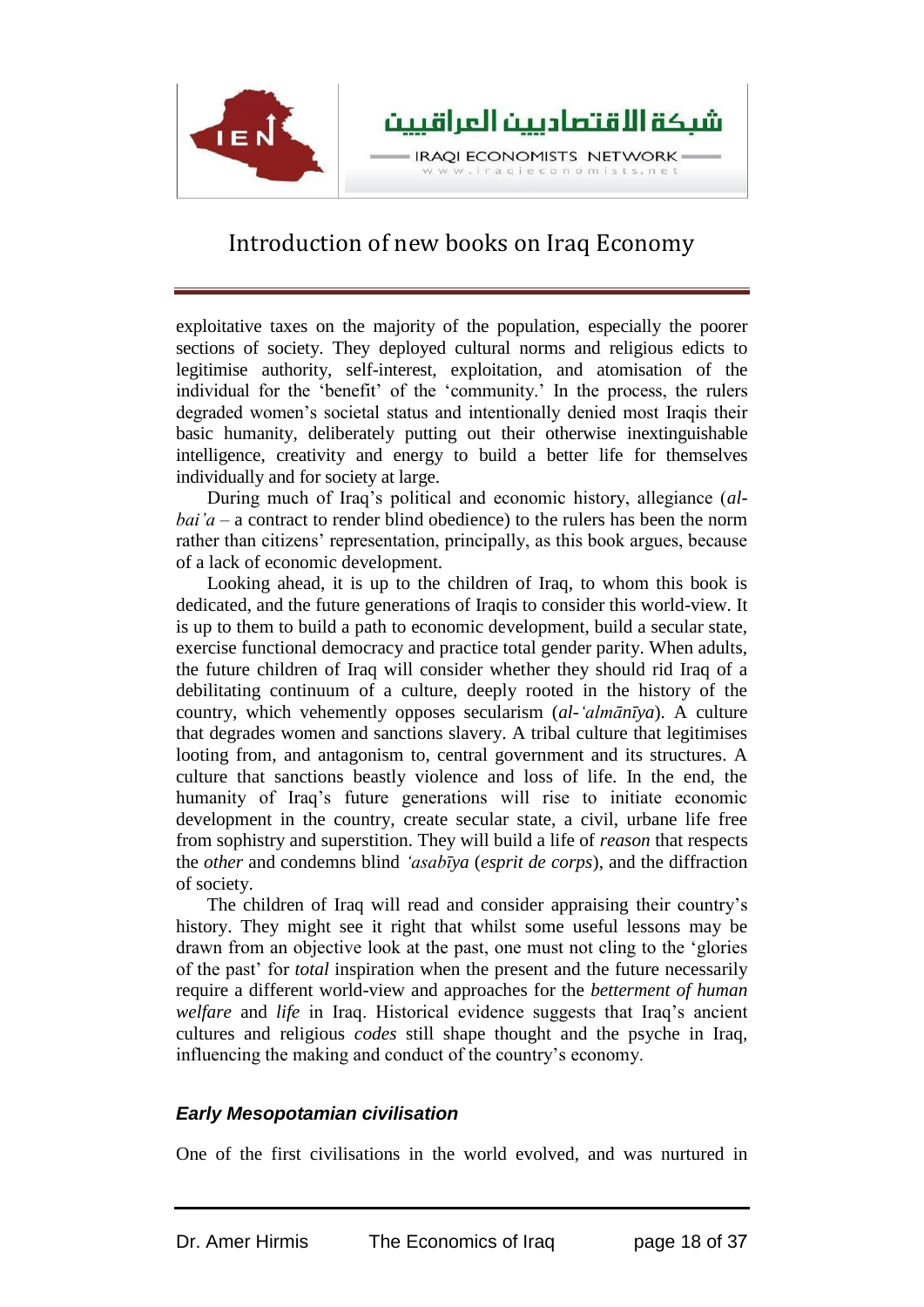

Mesopotamia/Iraq by ancient Iraqis. In the southern part of Iraq, in the alluvial plains nourished by the Tigris and the Euphrates, the humanity of the Sumerians came together, at the beginning, to invent the sailing boat, writing, numbers, astronomy, accounting, weights, the calendar, the wheel, irrigation systems, weaving and cloth making on a large scale, organising and managing large institutional textile manufacturing, employing a large number of workers. Last but not least, ancient Iraqis created the city, the state and government. All of these innovations are to do with economics, as we know it today; though an equivalent word for economics did not exist then. Driven in part by organisational needs, and empiricism, the Sumerians practiced the very basic tenets of economics. Whilst they did not theorise the principles of *supply* and *demand*, these principles determined the amount of one commodity exchanged for another, perhaps initially reflecting some cognisance of the labour content of the exchanged goods. The notion of prices *per se* evolved as the Sumerian *sūqu* (a market street, *sūq*) developed, where, eventually, money (in the form of silver) as a medium of exchange and store of value was in circulation. The Sumerians provided interestbearing credit to facilitate trade, and agriculture. They developed 'primitive' banking and taxation systems. They invented *zakutu* (not same as *zakāt*), a distributive fiscal tool, of which the principle of wealth redistribution is still used in many countries of the Middle East and is indeed adopted in major Abrahamic religious codes.

The earlier Sumerians were pioneers in practicing the very concept of economic growth (increased output), and went as far as attempting to improve the quality of life in Eridu, Ur, Uruk, Lagash, etc. Severe inequality in income distribution, and the existence of widespread poverty, remained *the* stubbornly unresolved issues, which, alas, a large number of Iraqi's still suffer from to this day. Later, the Akkadians, the Babylonians and the Assyrians, built on the Sumerian heritage, transformed it to suit their needs and polity, creating a new objective reality (context) and, in economics, going as far as inventing the 'bill of exchange' (*saftaja*) and derivatives (Weber, E.J. 2008: 5) to facilitate the extension of credit, investment and trade.

Those who had invaded and occupied ancient Iraq since 539 BC brought with them some of their commercial norms and practices. Most of the economic and commercial tools and practices already developed in ancient Iraq were, however, adopted by the invaders and, naturally, these tools were developed further. This applied whether the invaders were the Greeks, Persians, Sassanids, Arabs, Mongols, Ottomans, and so on. Since the beginning of the 20th century, both the British government and the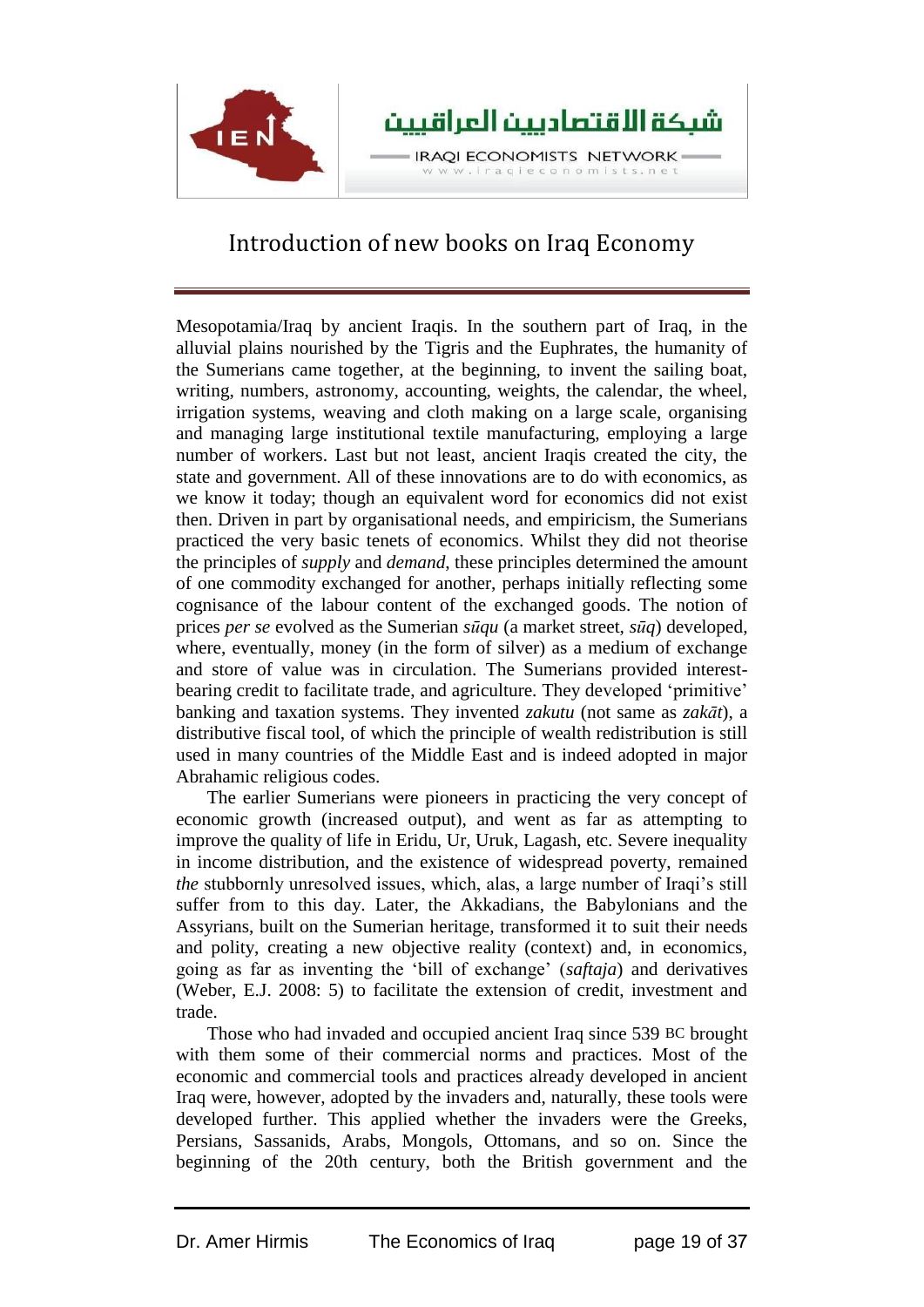

American administration played distinct roles in shaping Iraq's more recent economics. And, just as the ancient Mesopotamian empires left clear imprints on the economic policies of 'The Land' they dominated (e.g. part of Syria, north Arabia, Egypt and south-east Iran), so have the invaders of Iraq. They too have left their imprints on Iraqi economic policy and outcomes, to this day **<sup>3</sup>** .

#### *Broad economic structure*

For nearly 10,000 years now, the agriculture sector has remained a key component of Iraq's GDP and employment, not in a static, but in a dynamic sense. Up until the beginning of the last century, however, the majority of the population of Iraq (around 80 percent, including a large proportion of nomads) **<sup>4</sup>** lived in the rural areas, where the overwhelming majority lived on agriculture; the rest lived in towns and cities. And, as the insightful observation of the late Taha Baqir (1955: 419) goes, "neither the evidence nor the historical documents point to a great change in the conditions of plants and animals in the ancient and modern Iraq", an observation neatly complemented by an equally insightful note by Harriet Crawford (1991: 93) that, "The planning and construction of domestic buildings changes little from the fifth millennium to the end of the third. Indeed, many of the features of these houses can be paralleled in the traditional architecture of today." Doubtless Iraq has changed a great deal over the millennia.

But, as in the past, Iraq's economy is at present dominated by one sector – oil. The latest figures available from COSIT show that crude oil accounted for 47 percent of GDP in 2014, crude oil comprised 99 percent of exports and over 90 percent of the government revenue comes from oil exports. The Agriculture sector generates 4.9 percent and the manufacturing industry generates 1.9 percent GDP (*cf.* www.cosit.gov.iq and www.iq.undp.org). In both ancient and modern Iraq, *rentierism*<sup>5</sup> has been the hallmark of the dominant economic sector. Unlike the agriculture sector, which used to absorb a large proportion of the labour force, the crude oil extraction and export sector, however, employs less than 1 percent of the country's total labour force. In this sense at least, the oil sector is an exogenous sector to the Iraqi economy.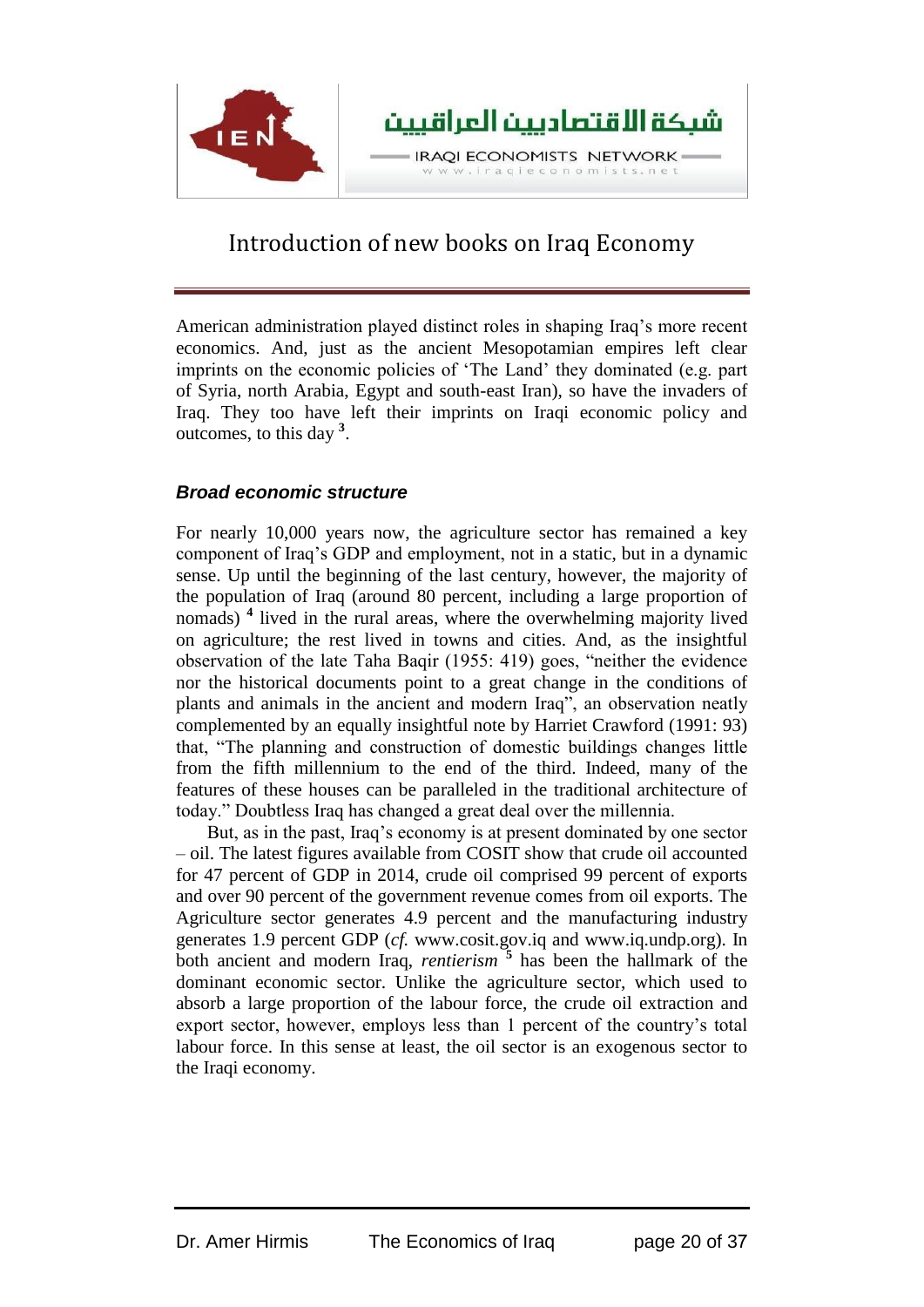

### *Economic development and economic growth*

In this book, a clear distinction is made between 'economic growth' and 'economic development' with the latter being a core concept in this work. Economic growth means an increase in real GDP. An increase in real GDP means there is an increase in the productive capacity of the economy and value of national output/national expenditure. Economic development, however, is seen as both a process as well as outcomes (see Chapter 8: 312). In this book economic development is defined as:

...the design and the implementation of policies that aim to initiate and achieve not only economic growth, but also the enhancement of people's *well-being*, multiple skills, education, health, civility (urbanity), work ethics, employment creation, eradication of poverty, the physical environment and infrastructure, to the highest levels possible, regardless of people's race, gender, ethnicity, social background, geography, all achieved with humanity. As economic development evolves, with it evolves the supporting institutions, legal frameworks, good governance, proficient government and functional democracy that would work to sustain economic development, and increasingly higher levels well-being of people, in the long term.

What is presented here, therefore, is an attempt to draw together some of the ideas developed by Kindleberger, C.P. (*ibid*), Seers, D. (1969) and Sen, A. (1999b), as neatly summarized by Nafziger, E.W. (2005). It is hoped that this view of economic development would be, conceptually, refined by others, in the future. It is contended that this view serves as a workable assertion of what economic development is, and ought to be about, at present. It also serves as a reasonable comparative concept to test whether Iraq has ever achieved economic development.

In addition, for clarity, some words need to be defined. The word 'economy' is used to describe, roughly, a spatially delineated area (Iraq) and society where goods and services are exchanged (in a market) according to various socio-political and commercial norms. For example, barter, a medium of exchange (silver, barley, credit or debit value within a given social network), supply and demand, a royal decree or a religious edict. Notwithstanding the polemists' view on evolution of the *market* in Iraq **<sup>6</sup>** , this book assumes that a market exists when two people exchange goods and services at a point in time and place. Economic dynamics is seen to mean the way various forces interact and shape the economy – these forces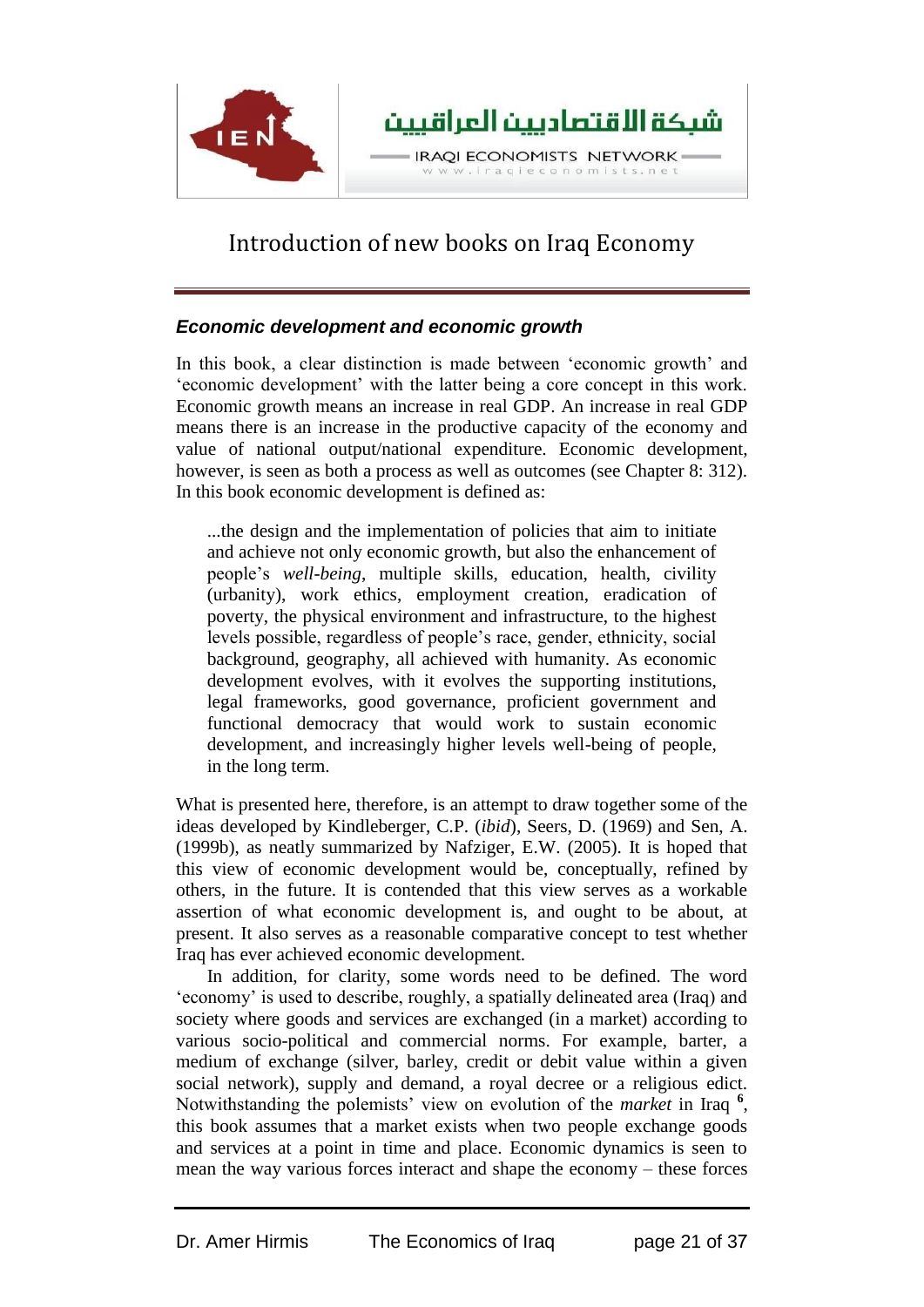

may include the political and economic systems of the time, technological advances and their exploitation, history, tradition, religious codes, social organisation, geography, natural resource endowment, population size and characteristics and, last but not least, the natural environment.

Slightly paraphrasing, and following Paul Samuelson (1970: 4), economics is taken to mean:

The study of those activities which, with or without money, involve exchange transactions among people… how people choose to use... productive resources (land, labour, capital goods such as tools, machinery and technical knowledge) to produce various goods (commodities, if you wish) such as wheat, beef, roads, and deliver services (such as education, health) and distribute them to various members of society for their consumption; and… (the study of)… wealth, distribution and poverty…**<sup>7</sup>**

In this book, the production of goods and services is associated with the availability of *work*, or lack of it, for the Iraqis, as a *principal thread running throughout the analysis as a kernel of economics*, and what economics is about. Another concern in this work is economic *efficiency*, and this is associated with the 'How goods and services are produced...' Finally, the distribution of the outcome of labour (work) is associated with social e*quality*, analysed through the prism of Iraq's economic history under study. In this book, economics is also taken to mean *introducing change* that aims to enhance the well-being of the people.

#### **1. Purpose of the book**

The purpose of this book is to demonstrate that without achieving economic development, socio-political transformation aiming to improve the welfare of the Iraqis will be difficult to achieve.

And, without taking an objective look at the past – the historicity of Iraq's economics – it would be even more difficult to understand the present and project the future. This book shows that many aspects of present-day Iraq's economy have exhibited a high degree of *immutability* over the millennia. It also demonstrates the enormity of the task of transforming Iraq's backward economy into an advanced one.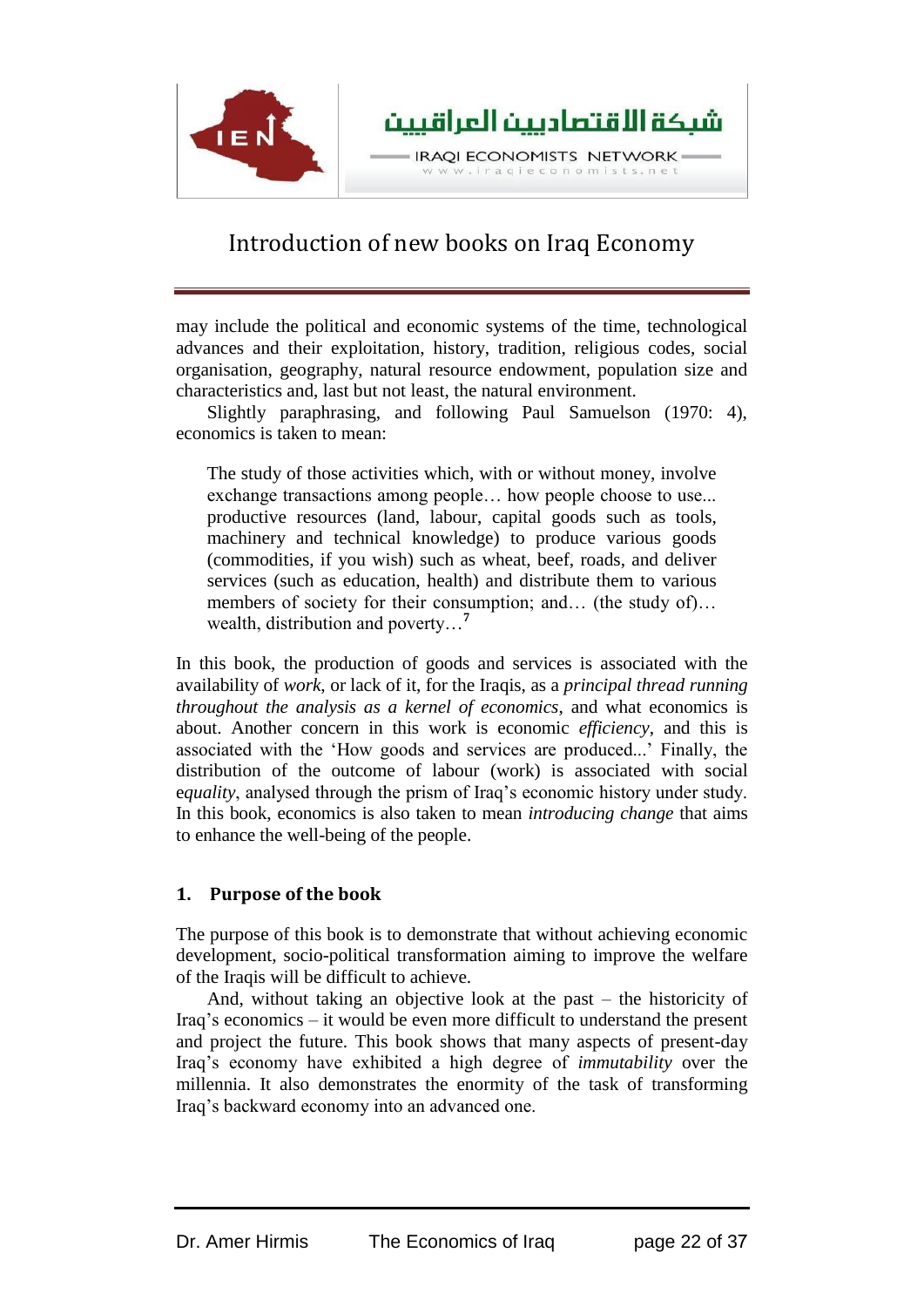

#### *What is different about this account of Iraq's economy?*

This book is not an academic account of Iraq's economic history. Instead, it reflects the author's reading and understanding of Iraq's economic history, and its potential trajectory into the future.

This book brings together some of the ancient (economic) practices and patterns that have persisted for millennia in Iraq, as reported by Iraqi and non-Iraq scholars. This book, therefore, has no claim to originality. It weaves these tenets into the more recent economic history, only to *test*  whether some of these tenets still feature in the relatively more complex and sophisticated economic fabric of the country. This work traces the evolution of economic practices and ideas, getting (where possible) behind the political propaganda and personal sensitivities and prejudice in conducting economic inquiry. As the attached bibliography would attest, many economists and commentators have covered a specific period of time and topic, which falls within standard (formal) academic inquiry, for reasons to do with depth and breadth of examining the evidence, and providing a focused contribution to knowledge. The longer view helps to identify certain forces that *reproduce* themselves influencing the economic dynamics in Iraq. These include socio-economic stratification, autocratic rule, the continuum of cultural traits, and economic destruction.

### *What the book is not about*

This book is not (*yet*) another treatise that desperately attempts to show that the US administration and/or the UK government (and their allies) have got it wrong in Iraq; that they were ignorant about *this* and *that*, that they have 'lost Iraq', or have installed the wrong people at the helm, and so on and so forth **<sup>8</sup>** . This book does not cherish words such as 'American' or 'British' when used as a rubric for what the US administration or UK government do. The UK government has been interested in having influence in Iraq for well over two centuries, initially through the East India Company in the last quarter of the 18th century. The US administration has had similar interest for over eighty years now, before or since the first oil concessions were granted to IPC (Iraq Petroleum Company) in the early 20th century. Nonetheless, even in well-established democracies, government decisions may not always coincide with those of the majority of the people they represent; it would therefore be patently wrong to condemn the people for actions taken by their government.

Nor does this work aim to specifically critique the Iraqi government, the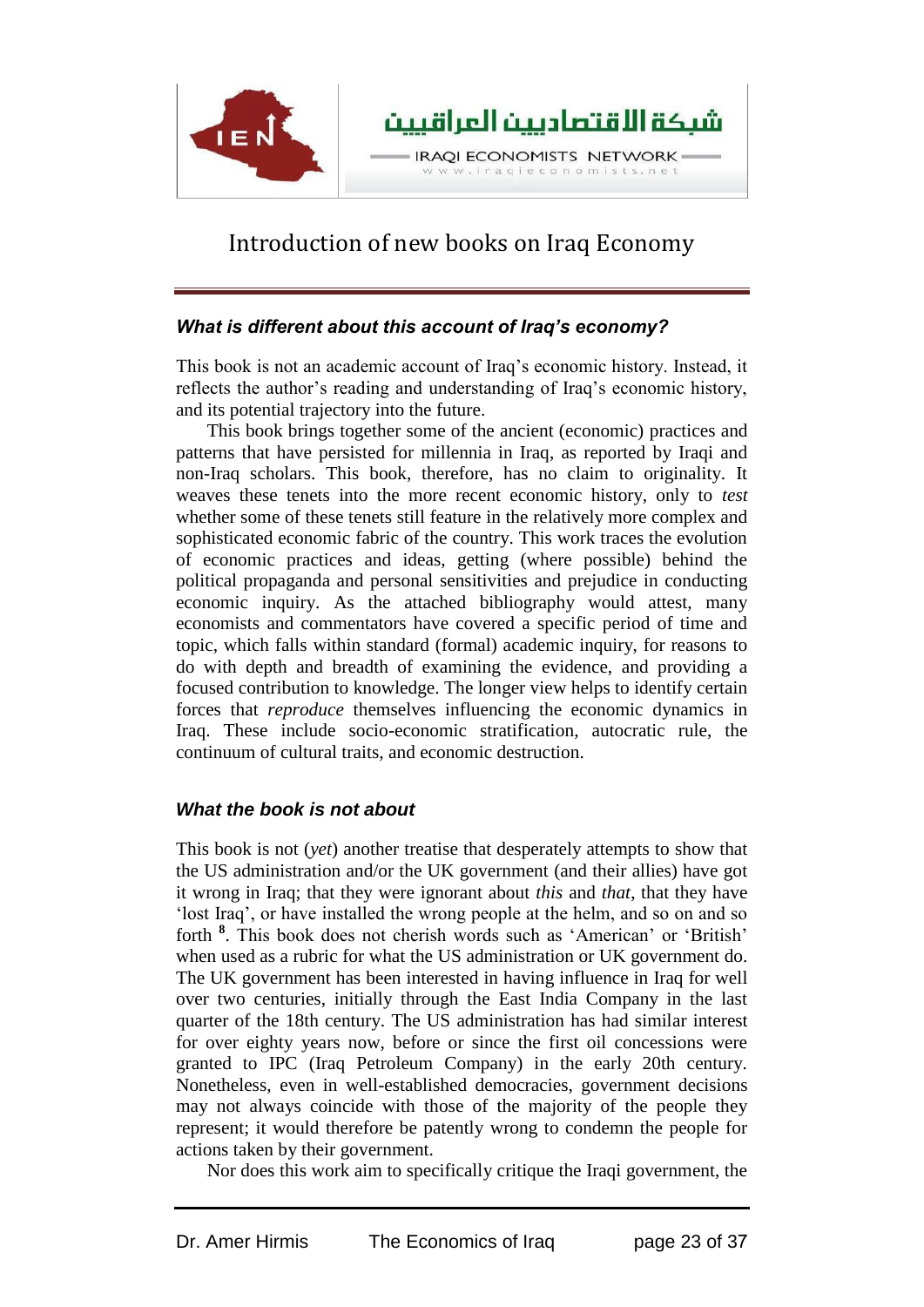

Iraqi civil servants or any political party, religious sect or ethnic group, in any shape or form. It reflects a personal reading of the economic history of Mesopotamia/Iraq, uses the methods and tools of economics to form a view on the dynamics of the economic forces that shaped Iraq's economy in the past, to the present-day.

A new perspective linking the world's earliest urban civilisation and economy to the present will always be needed, as new evidence (on both the ancient and more recent) keeps emerging, adding to our imperfect knowledge of Iraq's economics. The method of economic inquiry adopted here is also a scheme that is amenable for improvement.

As noted above, religion as such is *not* the subject of this book; the author is neither a theologian, nor a philosopher. Religious codes are touched upon only insofar as they deal with economic matters. As Iraq is located in the Middle East, which happens to be the cradle of all the Abrahamic religions (Judaism, Christianity and Islam), these are referred to, more often than not, as such.

Numerous non-Iraqi economists have provided impartial, deep insights into the dynamics of Iraq's economics. This wealth of knowledge is made use of here where appropriate. This book rejects the hypothesis that Iraqis, Arabs, or those who follow Abrahamic religious codes to be the *only* people qualified and capable of understanding and researching Iraq's economy. As Malak Talal (2015) has cogently demonstrated, the claim that the 'other' does not understand, and has not served the Arabs justly in terms of their contribution to civilisation, does not stand the scrutiny of historical evidence; thus such a claim is false **<sup>9</sup>** .

Finally, the author is conscious that Middle Eastern regional, indeed global forces, in particular those bordering the Arabian/Persian Gulf, have, historically, had considerable influence on shaping Iraq's politics and economics. To keep the focus of the book on Iraq, the analysis of the relationship that Iraq has had and has with its neighbours does not, of necessity, receive the same in-depth analysis as the economics of Iraq itself. This is the province of specialist scholarly work.

#### **2. Methodology**

Given the long timescale covered in this work, it appears that a historicallogical method is perhaps best suited to the task at hand. Unless greatly needed, the book concentrates on *macro*, not the *micro* aspects of change.

To repeat, given the long timeline covered in this book, an economic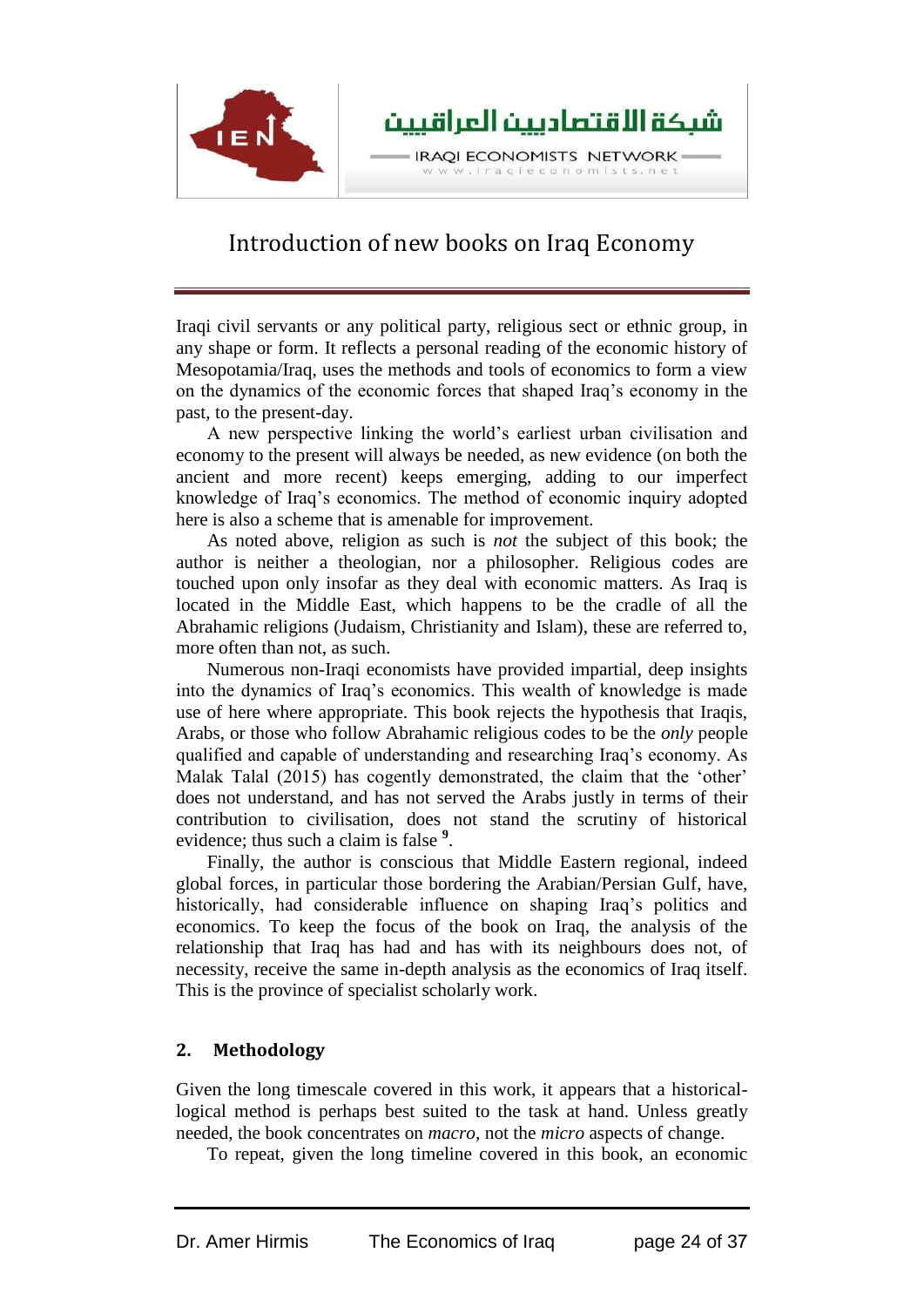

model building approach is not followed here. The historical and logical inference approach is deployed to understand the past and to fill gaps in our knowledge (e.g. during the 'Dark Age', c. 1595 to 1375 BC) based on what is thought to be reasonable assumptions. Another example of use of logic is whether during Ur III (ca. 2112 BC – 2004 BC) the metal silver was used simultaneously as a standard of accounting, medium of exchange and means of payment, let alone whether the 'labour theory of value' found its purest form in early barter/exchange of goods, with some conceived notion that *labour* was embedded in the exchanged products. Though practiced, such an economic concept was never so articulated by the ancients in economic terms familiar to us!

History does not proceed in a straight, seamless, path. Ur, Babylon and Baghdad achieved growth. These and other major cities also regressed  $-e.g.$ Eridu, Lagash and Ninevah (Ninawa).

History needs to be understood on its own terms, and followed, as it were, to establish a more cohesive chain of thought, and to understand the circumstances in which economic events came to be. There is a need to seek the *historicity* of how economic policy, decisions and evidence came into being so that its interpretation is more credible, and serves the purpose of gaining new knowledge. It is this knowledge that should help guiding our thinking in designing the road to economic development, and the institutions required in the future. Without this understanding, transforming the economy of Iraq where *efficiency*, *equality* and *work* become the guiding principles for rebuilding the country over the next 100 years would not be possible (see Chapter 10).

However, in order to approximate the economic reality of Iraq over the long period of history considered here, 'the circular flow of income' has been adopted as a construct that would assist in contextualising and understanding how changes in the key economic variables captured in the construct shaped the Iraqi economy in various circumstances. The construct is, of necessity, simple.

### *The circular flow diagram*

It is contended that the classic 'circular flow of income' diagram depicts key economic variables and agents, and so would meaningfully serve the purpose of analysing Iraq's economics.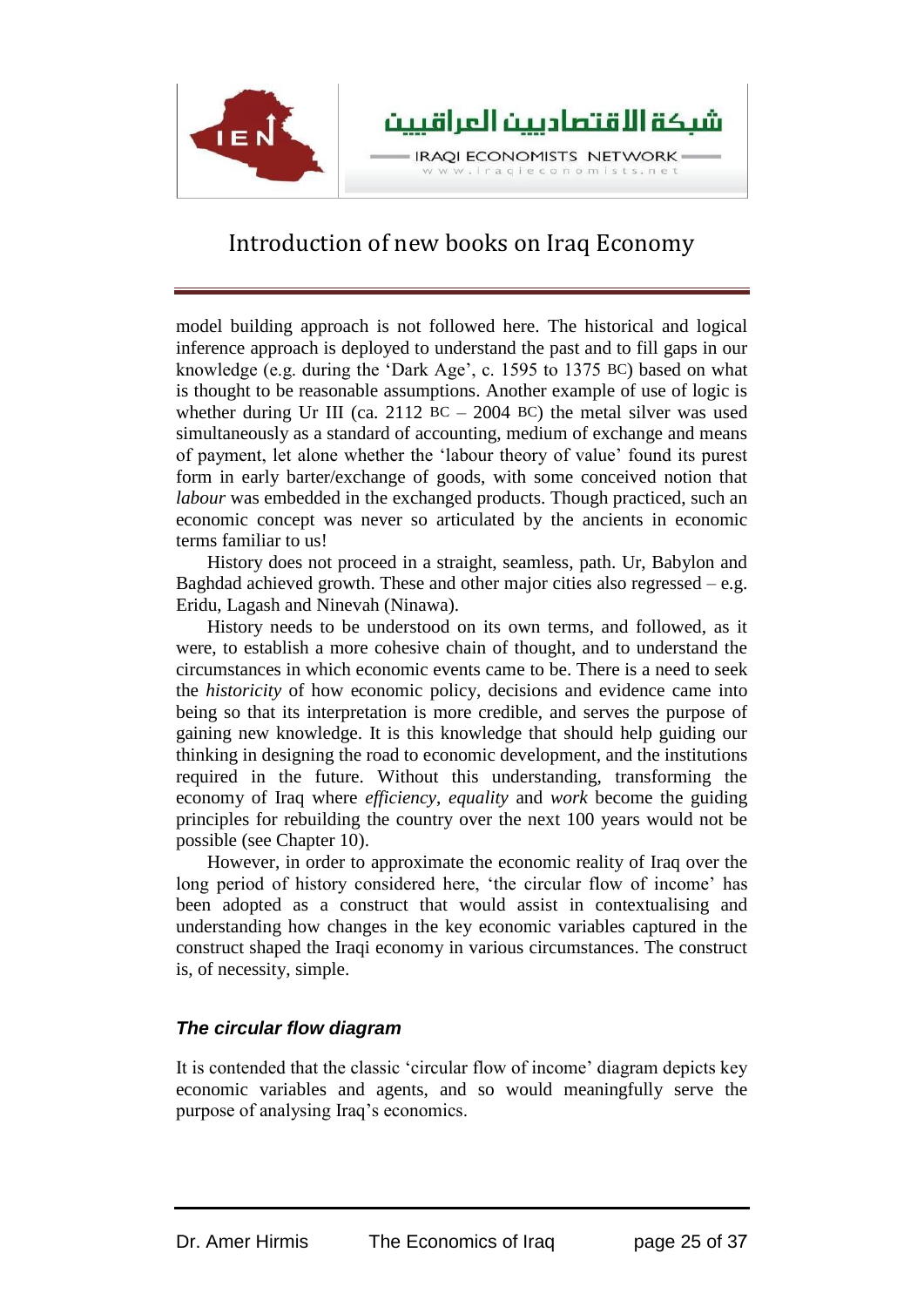

### **Figure 1: Key elements of the 'circular flow of income' in the economy**



Source: Author's adaption of similar, and related, models provided in: Samuelson, Paul A. (1970: 42, 170 and 218), Mankiw, G. (1988: 21) and Porter, M. (1996: 211)

Appendix 1 attempts to show how a fully-fledged 'circular flow of income' construct had evolved in Mesopotamia/Iraq. The circular flow construct has been used in Chapters 1 to 7 to place economic variables, for example,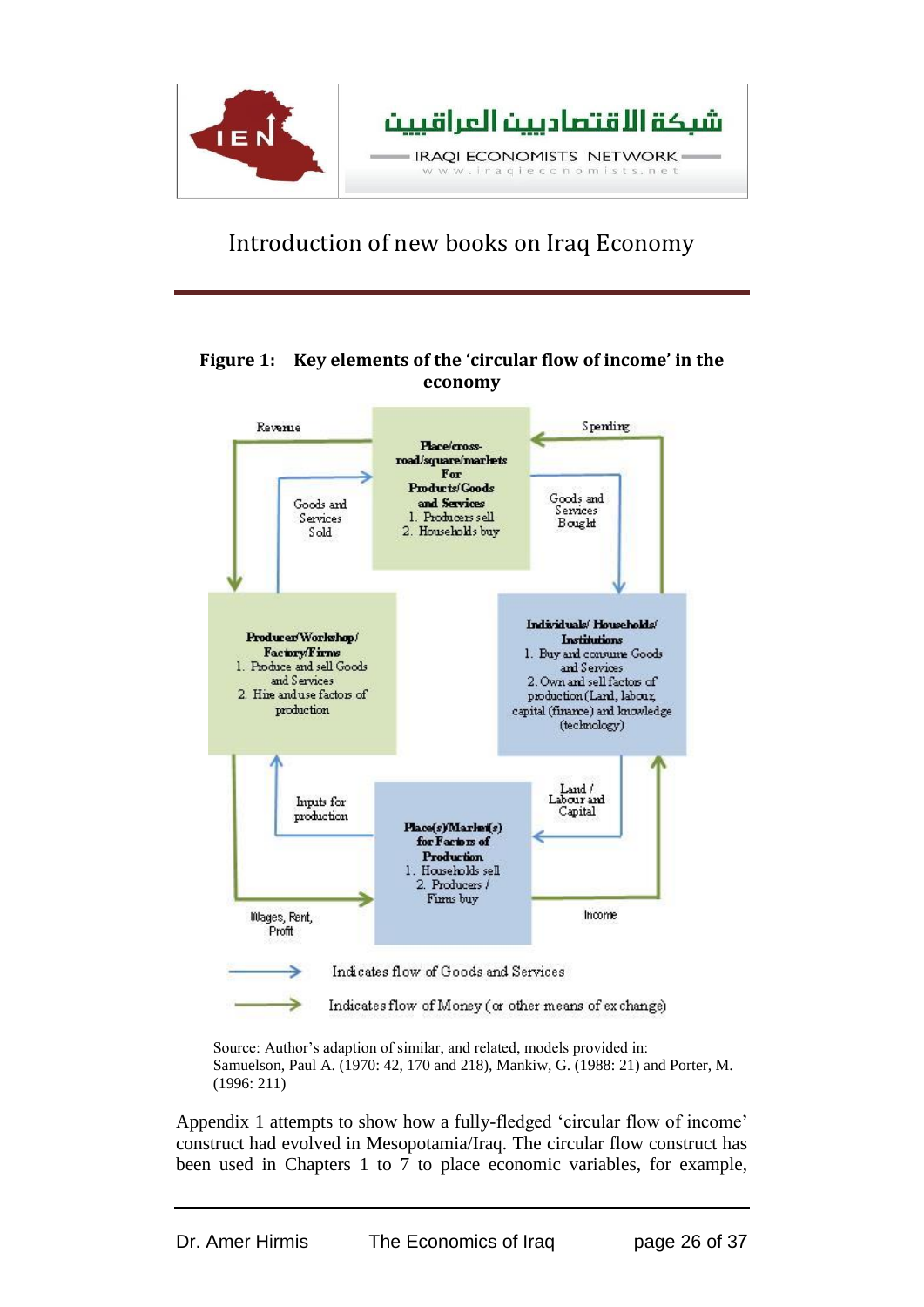

consumption or GDP, in the context of a working open economy, where 'injections' in the form of investment/savings, or leakages, withdrawals, government expenditure, taxes, imports and exports, are dealt with as key components that make an economy.

## *Testing hypotheses*

In seeking to explain the state of the Iraqi economy, this book tests three distinct hypotheses.

A hypothesis is taken to mean essentially a statement explaining or predicting an economic situation that can be compared with observations in the real world. Due to the long timeline adopted here, econometric hypothesis testing is not attempted. Instead, reasonable assertions about the workings of the Iraqi economy are tested against historical/statistical evidence, where the latter is available and its use is thought to be meaningful. These assertions are contested, so examining the extent to which they may or may not explain an economic situation in Iraq.

Three hypotheses are tested in Chapter 9. These are briefly set out below:

**Hypothesis 1**: it is claimed that there is a clear association between the persistent dominance of nomadic and tribal *culture* on the one hand, and, on the other, lack of economic development, in Iraq. The ubiquity of nomadic/tribal culture in Iraq has acted as a force arresting economic development. Writers thus inclined, presuming a directional linkage between culture and economic development, include Fahim I. Qubain (1958), Ali al-Wardi (1965), Kadhim A. al-Eyd (1979), Najeeb M. al-Deen (2012) and Muhammad A. Zainy (2012).

Economic development requires clearly defined, functional, institutional arrangements, a legal framework, a strong state and government. This runs counter to the prevalent culture in Iraq, organisation, shepherd/flock relationship and *modus operandi*, where the principles of obedience, allegiance (*al-bai'a*) and *al- 'asabīya* (*esprit de corps*) are paramount, seeing the state as a legitimate subject of attack, looting and sabotage. The dominance of tribal culture, to the present day and the retreat of civility, is seen as part of the explanation for lack of sufficient number of jobs (especially for women), inefficient economy and socio-economic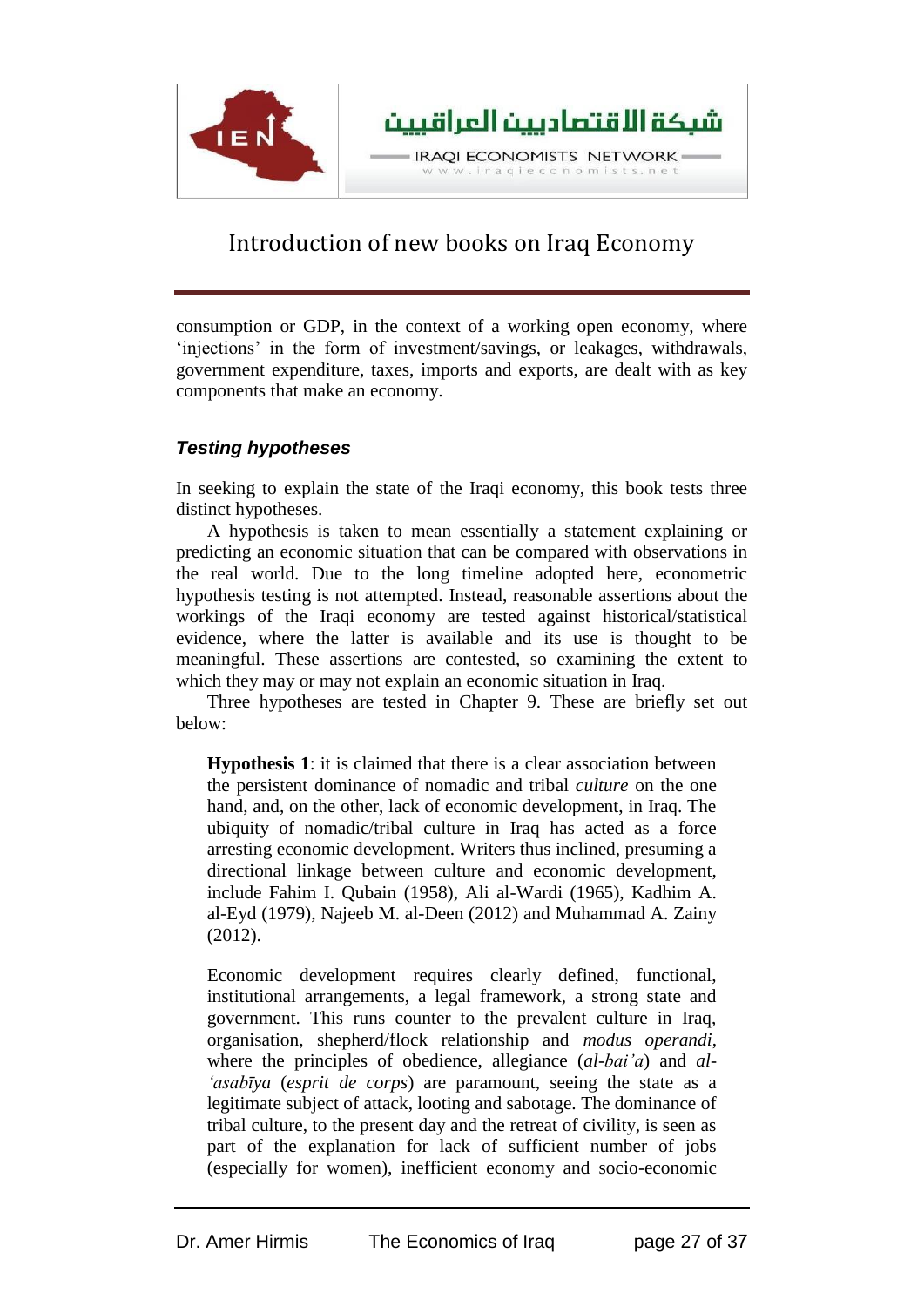

inequality.

**Hypothesis 2**: It has been claimed that there is a causal relationship between religion *per se* and the stage of economic development, that works predominantly in one direction – i.e. religion hinders initiating economic development. Advocates of this view include Fahim I. Qubain (*op cit*), Hadi al-Alawi (1995) and recently the contributions of Salih, Q. Hussein (2012). Their writings point to the critical impacts of religion on the economy and society in Iraq. As religion as such is not the subject of this book, the focus is on religious *codes* in relation to initiating economic development.

Writing about religious laws and cultural parallels in this book may be seen as a dangerous thing to do – the point is *not* that culture has been *static* or has been the same throughout the history of Iraq. Nor are religious laws rigid, having been *precisely copied* from one generation to another, unchanged. As demonstrated, for example, in Chapter 6, in relation to taxation, many concepts have gone through successive stages of recasting in order to fit the new context and the associated transformations. There is no denial though that there are similarities, and that the rulers of Iraq have used similar policies to keep the majority of the Iraqis, ancient or modern, poor, subjugated and isolated from political participation.

**Hypothesis 3**: The lack of *objective conditions* for achieving economic development (as defined here) significantly contributed to the persistence of economic backwardness and underdevelopment throughout much of Iraq's history, up to the present-day.

Theoretically, *objective conditions* mean the *real* circumstances that existed at the time when certain critical decisions, policies, laws, and so on, were made, which had longer-term effects on the economy, society and the environment. The requirement for the *real* poses acute research difficulty as insinuated above – that of unfolding history when it was the present. The further back in history one goes, the less documentation one finds, and perhaps the greater part of the *real* might be missing.

In testing all the above hypotheses, it is assumed that economic development has universal importance in people's lives. It aims to take humanity forward from a nomadic and tribal way of doing things, influenced by superstition and the 'supernatural,' to a more organised, urban and *urbane* way of life where the 'other' is listened to and respected; a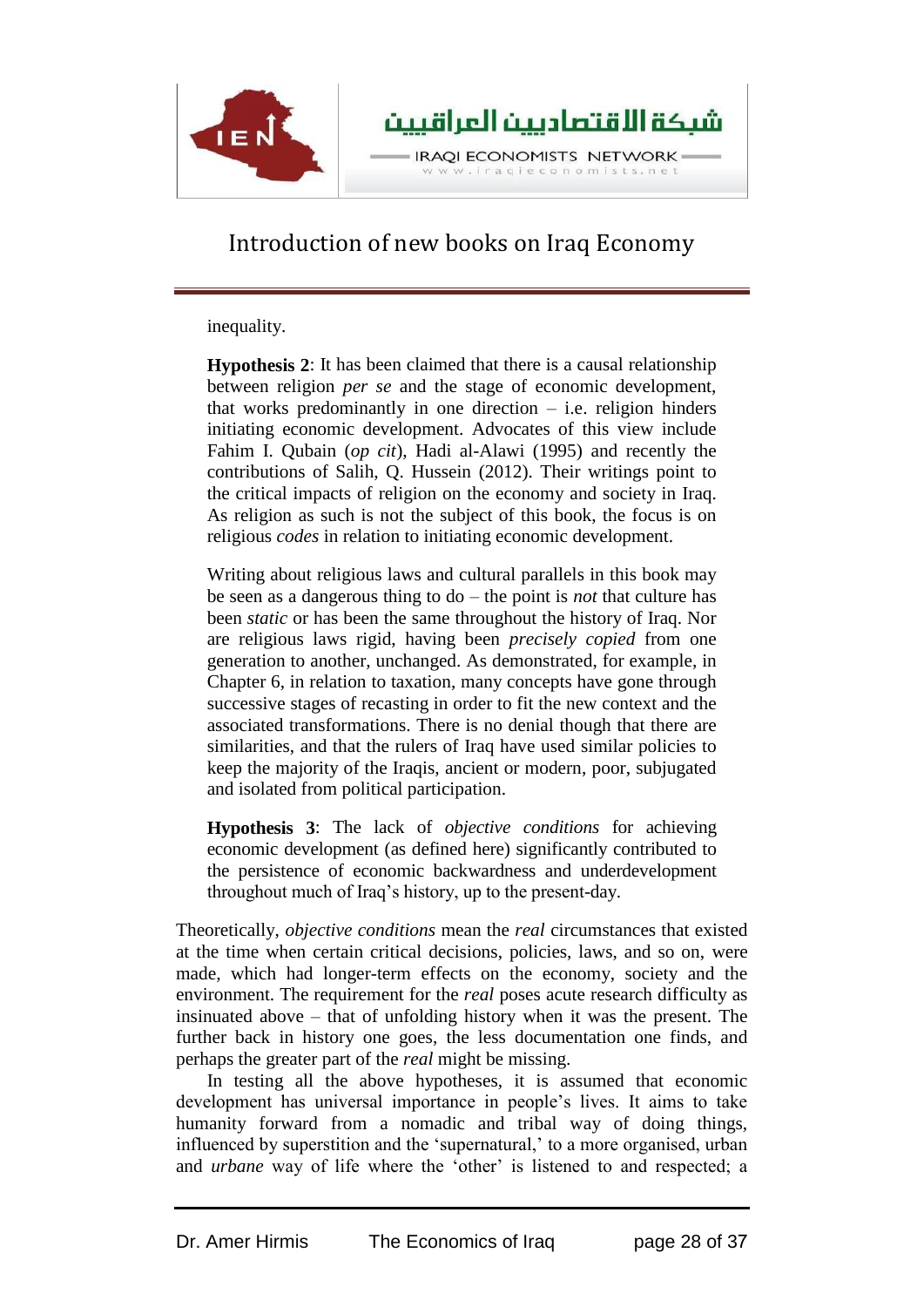

society where the right to dissent is accepted, and where society aims to do things efficiently, makes work available to those who seek it, and where equality of all is a legitimate, real and achievable objective.

#### *Writing challenges*

Two key challenges were faced in researching and writing this book; the first was attempting to establish linkages between the economies of Ubaid culture, the city-states, Mesopotamian empires, etc. and Iraq's more recent economic history. This limitation was compounded by the intention to understand economic events and policies in their own terms, their own context, and the possible transformations they might have engendered. It is not easy to unfold history when it was the present. The second challenge has been reconciling the *macro-* and *micro-economy* analysis.

The title of the book might not sit comfortably with some readers, who might have preferred the title of the book to have been 'The Political Economy of Iraq…' Chapters 1 to 7 fall within the realm of economics, as a discipline. The other chapters fall predominantly within the realm of political economy. The choice of the title has been a personal preference; although the term was not used, Mesopotamia made economics (and economic policies), just as it made science and literature.

Other challenges included *periodization* of events, dynasties, etc. in ancient Iraq; here we have (understandably) differences among the historians and archaeologists in dating various historical periods. For example, we have short, medium and long chronologies, with differences spanning over a century in dating events, lives of kings, etc. Also, some prominent archaeologists such as Nicholas J. Postgate (1992) dates the Uruk Period to be 4000 BC – 3200 BC, whereas Daniel C. Snell (1997) dates the same Period to be  $3500$  BC –  $3100$  BC. Neither is wrong; there are different chronologies (short-chronology, medium chronology, and long-chronology, etc.) that could complicate dating events. Given the timeline under consideration, however, this is not a major limitation  $-$  it is fiendishly difficult for periodization to be precise. It is contended that ancient periods and dates used here are therefore approximations.

Another limitation has been attempting to bring together a diffuse literature to the reader in a way that makes comparative ancient and modern economics accessible, as well as meaningful. Given the timeline considered here, many of the sources used are necessarily secondary, and in some cases so repeatedly quoted that some scholars might find it a limitation. Following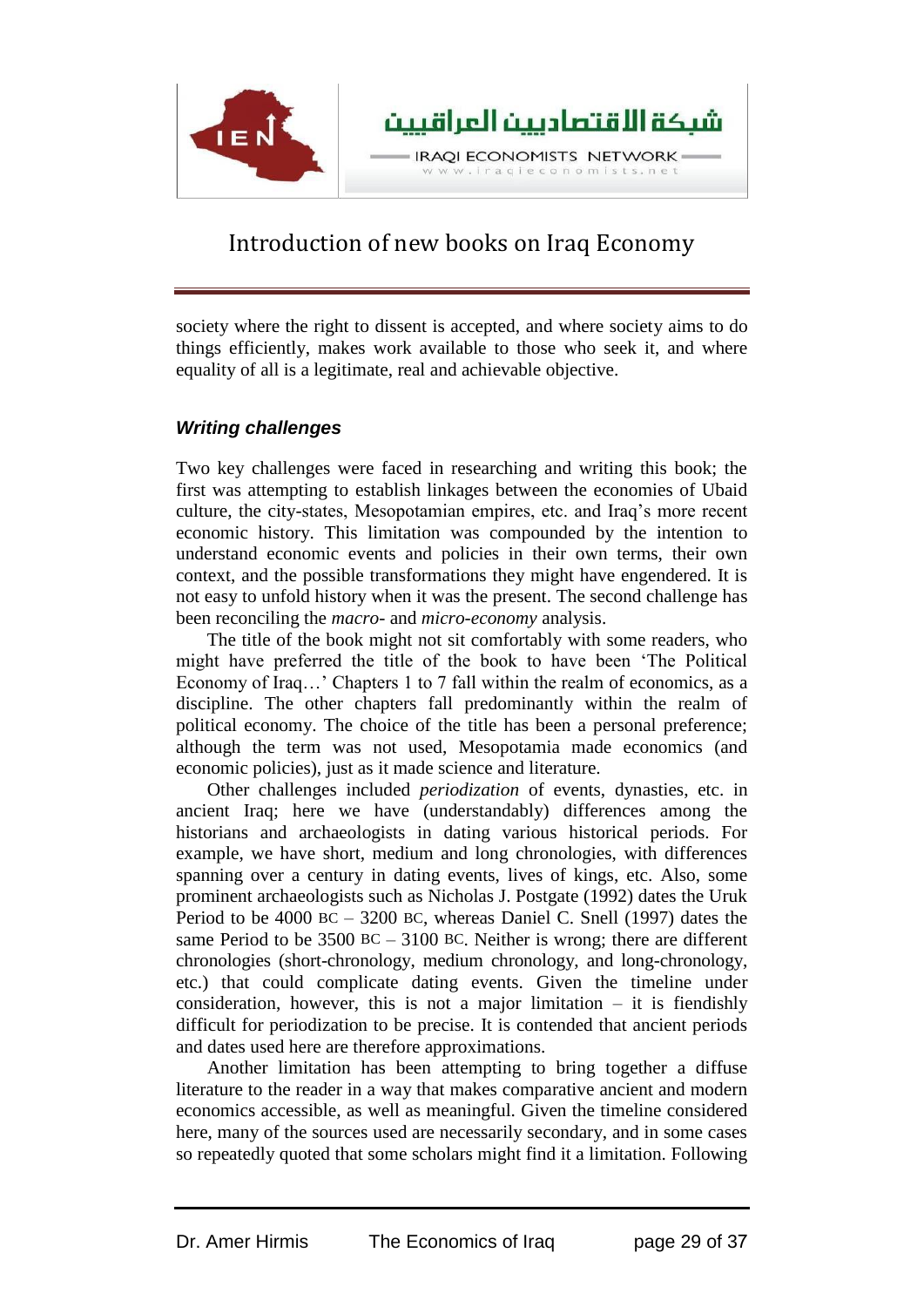

Peter Sluglett's advice (2012: 1) about 'dealing with the past', many *primary* sources have been consulted, specifically those written by Iraqi scholars.

Neither archaeology nor history is the province of the author, so many developments in these fields may have been slighted, and have not been given due consideration. The author attempted to be fair to some of the interpretations provided by scholars of the ancient history of Iraq, and hopes he has not strayed too far from the right track, or, indeed, promised and not delivered.

Writing this book has been a most exciting journey; page after page has been written about Iraq, past and present, and naturally not all has been read, let alone acknowledged. Yet, it is still difficult, to have an accepted '... theory of the ancient economies...' (Snell, D. *op cit*: 145). Linking ancient and received economics is difficult but not impossible, as Morris Silver (1985; 1995), amongst others, has admirably demonstrated.

There is a gap in our knowledge of the past, and even the present. Some important economic events, policies and outcomes might have not been scribed, simply because the scribes might have thought they were unworthy of documentation or were too familiar for them. Most of Iraq's history is about the rulers, and the aristocracy; it is not about the craftspeople, those who invented writing or the wheel, let alone the peasants, the real producers of wealth in Mesopotamia/Iraq. Perhaps the scribes meant to glorify the rulers, who they served. Still, we do know the extent to which peasants in ancient and contemporary Iraq have contributed to the economy of Iraq. But our knowledge remains lacking some, if not many, of the historical links that could have made the analysis easier. Events may be hard to detect behind generalisations. This is precisely why an historical/logical method appears to be more applicable to this kind of inquiry, in trying the see how the various links come together and make sense in forming a view of the economy, both in the ancient past and the present.

Finally, a few repetitions, not a desirable thing to do in writing, would require forgiveness. These were made for emphasis and accessibility, so that the reader would not need to turn the pages looking for a reference or a quote.

#### **3. Key conclusions**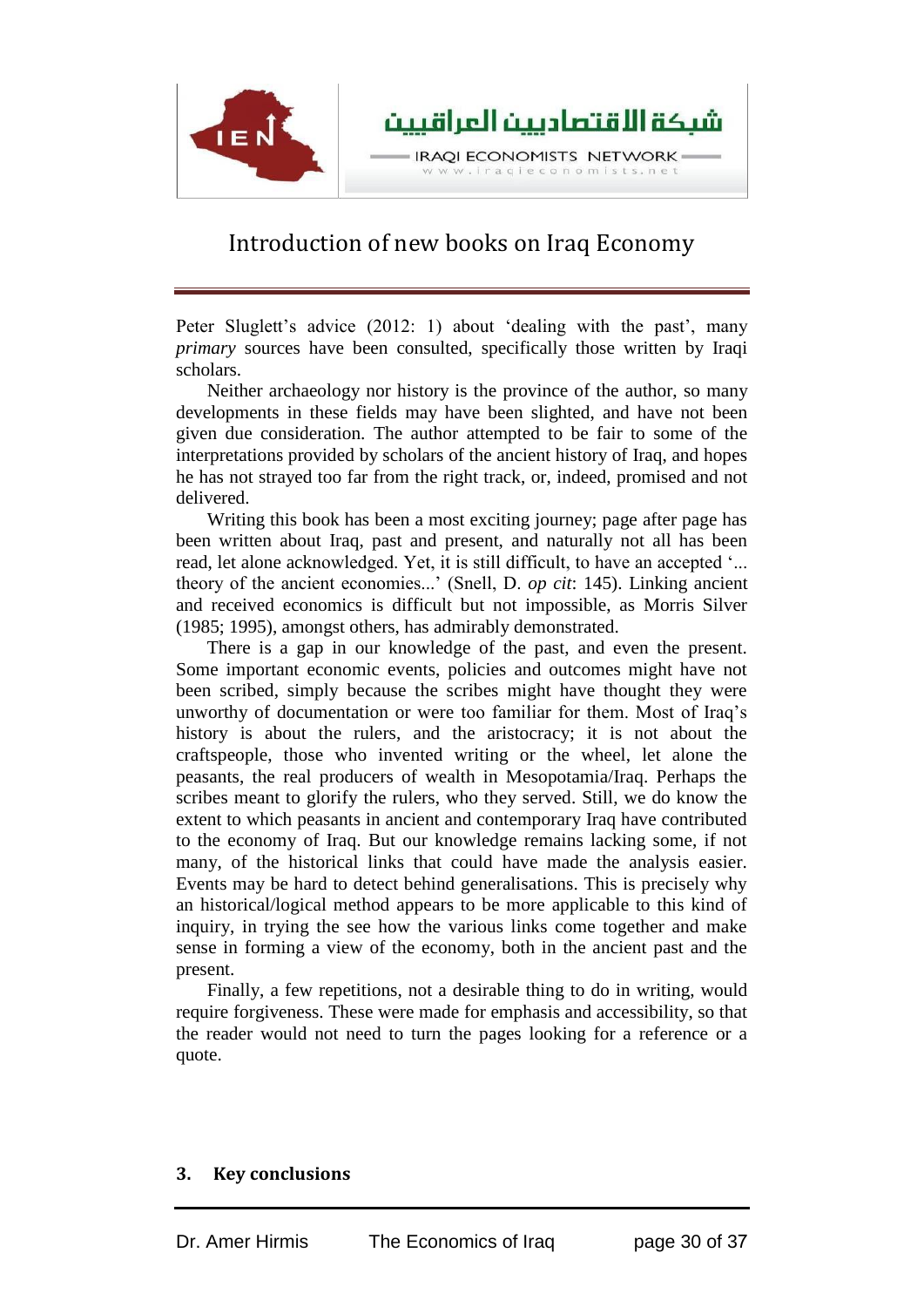

A summary of the key conclusions is set out below:

- Economic *inefficiency*, social *inequality* and a lack of sufficient *work* opportunities are *the* three perennial characteristics (*simāt*) of Iraq's economics. As Chapters 1 to 7 show, these are prominent common threads in the fabric of Iraq's ancient and contemporary economic history.
- Chapters 8 and 9 show that there are essentially four factors that account for these characteristics of Iraq's economy: *polity/politics* (Chapter 8), *cultural continuum* of which key elements (e.g. work ethics) are not conducive to initiate economic development, *religious codes and edicts* that discourage the unleashing of the individual's urge for enterprise, risk-taking and profit making, and, finally, the *objective condition* for initiating economic development in Iraq never materialised in full (Chapters 9).
- Another arresting conclusion emerging from the analysis in Chapters 1 to 7 is the high degree of relative *immutability* in Iraq's economic structure, save for the emergence of oil as the leading sector, assuming the pole position agriculture had assumed for millennia. The economy remains dominated by rent-seeking economic activities and agents, since Sumer, Babylon, Assyria, and later the Abbasid and Ottoman rule. As noted earlier, at present (2016) over 90% of the state's revenue comes from exporting crude oil. For millennia, agricultural production had the pole position in generating GDP.
- Specifically, since c. 2350 BC women's position in economic and social life has been in retreat, to put it mildly. High unemployment and poverty have never been diminished. Whilst ancient Iraq saw luxurious consumption on the part of the rulers, alongside that of the individuals, families and households fell into slavery, in part due to the exploitation of landlords and the failure to meet their debt. The combined Abbasid and Ottoman rule saw the khulafā' and the sultans rule by decree to be obeyed, indulging in opulence and in luxurious consumption and amassing concubines they saw as objects of desire.
- Another striking conclusion is that the *objectives conditions* for initiating economic development never took root. To give one example, economic policies failed to create a sufficient number of jobs (work) for those seeking employment. Whilst it is possible that growing Sumerian city-states achieved high employment to export grain and textiles in exchange for goods and resources they did not have, the situation in the agriculture sector is never clear. Seasonal unemployment might have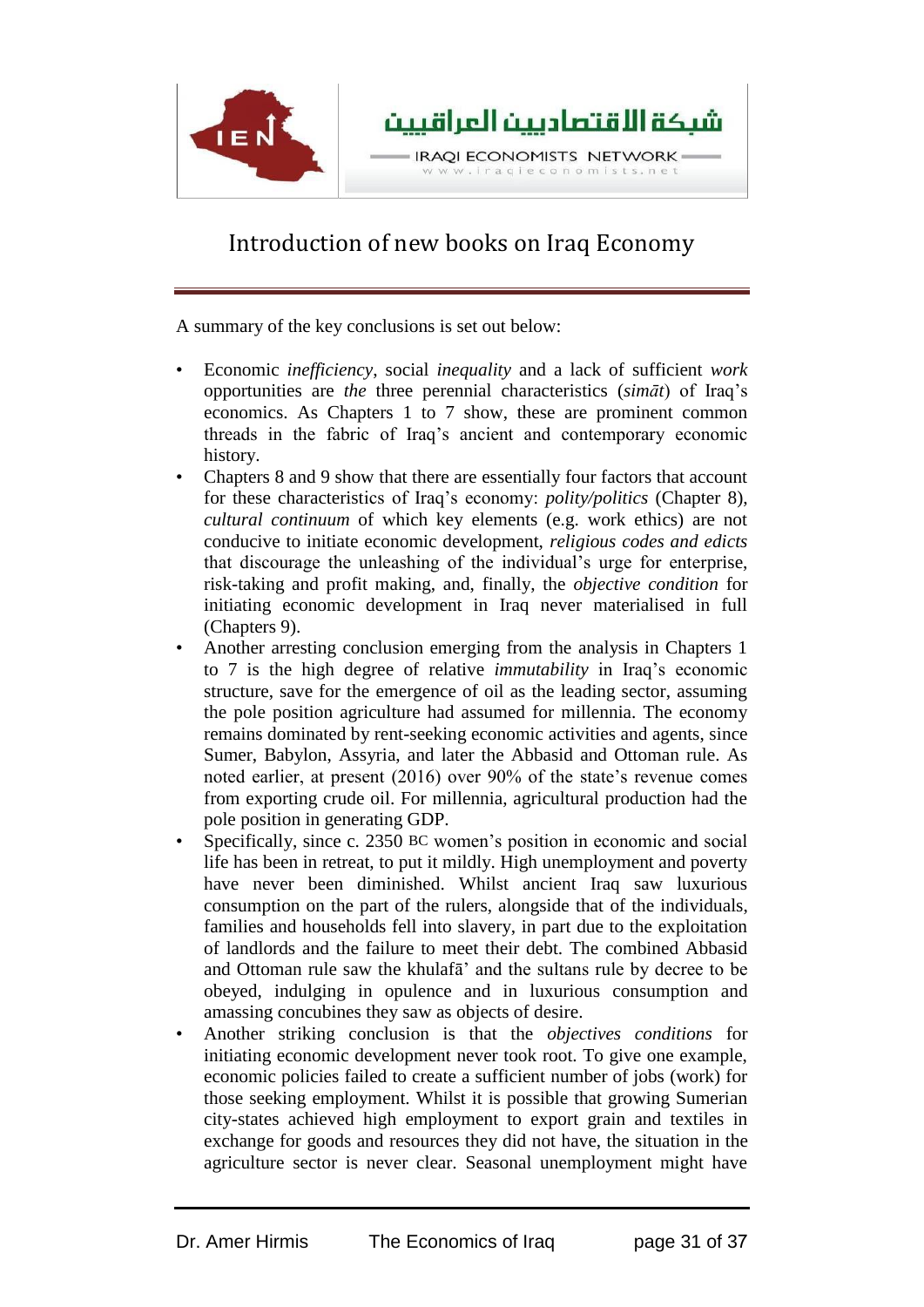

been very high, just as has been the case with the Iraqi fellaheen (*peasants*) of the late 19th and the 20th century. This economic phenomenon, like many others, transcended successive cultures and religions in Iraq. For millennia there has never been enough work to absorb men and women capable of work, a situation that might have required training, education, perhaps universal *compulsory* education, and the widening of the intellectual horizon of young Iraqis. Universal compulsory education until the age of 16, based on gender parity, is a *condition* without which economic development is simply impossible.

• A logical conclusion from the analysis is that for Iraq to achieve economic development a number of conditions need to prevail. Examples of these include: secular rule, with strong will and determination to take the country on the road to economic development, adopting and implementing long term policies to achieve economic efficiency, socio-economic equality and creating jobs (work) on a vast scale. For Iraq to get on the road to economic development, a defragmentation of institutions, a defragmentation of the legal framework, defragmentation of cultural values (e.g. work ethics) in the interest of economic development is a must. So is the desectarianisation and deethnicisation of polity and politics.

### **4. Structure of the book**

This work has three major parts.

The first part, Chapters 1 to 7, is historical in nature and falls into the realm of 'positive economics'. It sets out the analysis of the evidence, providing an understanding of what happened. These chapters provide an analysis of economic change over the past 100 years. These are diagnostic chapters, based on available empirical evidence. In these chapters the analysis is deliberately stripped away from non-economic factors. The idea is, *first* to develop some understanding of the economic dynamics, and the economic factors shaping these dynamics, before interpreting the evidence, and contemplating a prognosis. These chapters provide the evidence that Iraq has certainly experienced economic growth, but never economic development.

The second part, Chapters 8 and 9, attempts to provide an interpretation of the situation, analysis and conclusion set out in the previous chapters. Non-economic factors are considered more fully in Chapters 8 and 9, which provide the reasons for the absence of economic development in Mesopotamia/Iraq. The interpretation is aided by analytical tools from other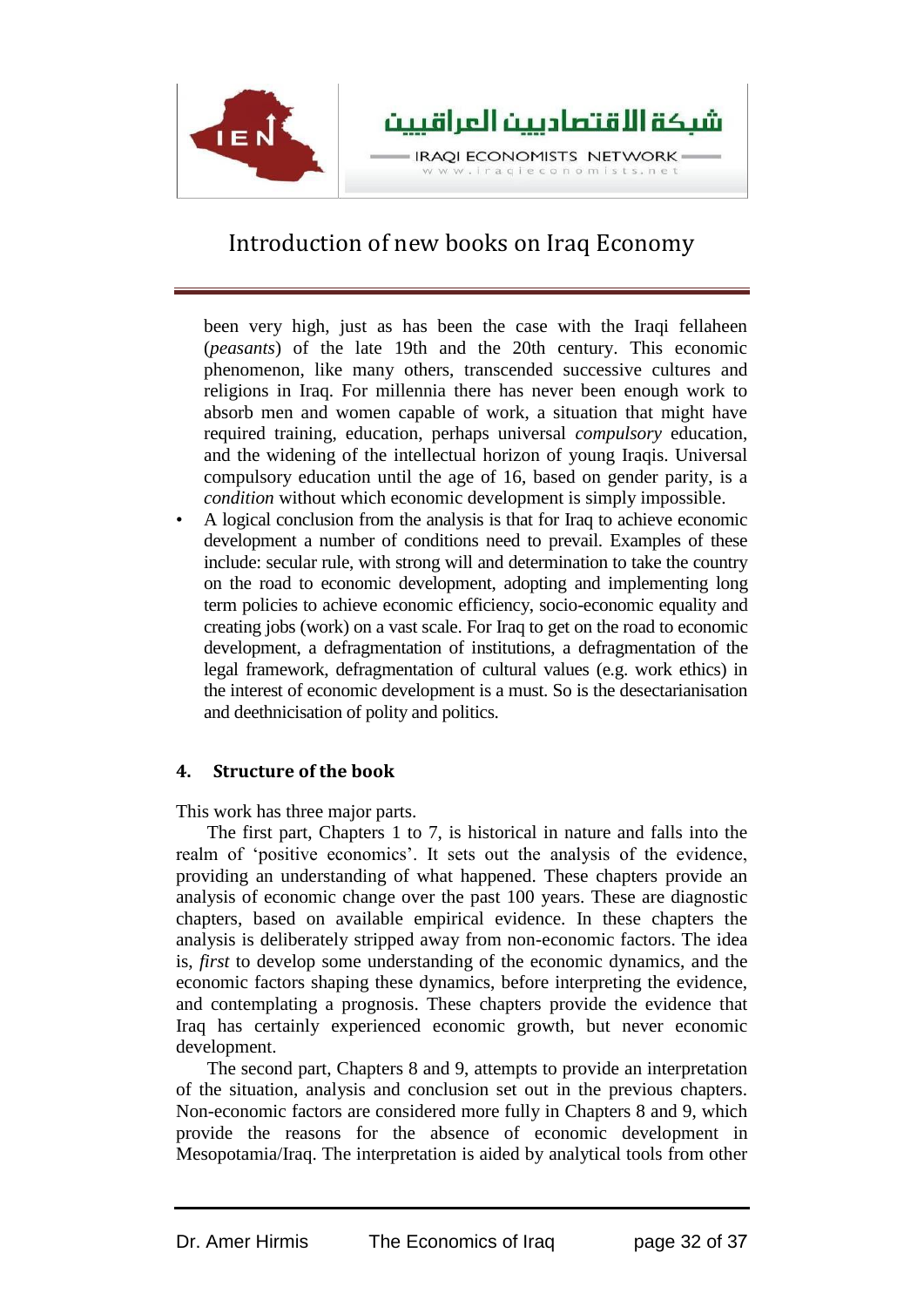

disciplines, say, archaeology, history, psychology, sociology, as well as the study of culture and religious edicts. The idea in Chapters 8 and 9 is to gauge the extent to which non-economic factors have shaped economic policy-making and the evolution of Iraq's economy.

The third part falls in the realm of 'normative economics.' Chapter 10 ventures into sketching out the conditions that need to prevail for Iraq to achieve economic development – or what 'ought to' be done for economic development to materialise in Iraq's distant future. Chapter 10 provides key economic principles that Iraqi policy makers may wish to adopt should they wish to initiate economic development in the country.

Four appendices are attached to this book, providing supplementary evidence on key themes. Appendix 1 explores the historical evolution of Iraq's economics. Appendix 2 explains why women in Iraq have been historically sidelined from full participation in the economy generally, depriving a large part of the labour force from participating in economic activity. Appendix 3 focuses on a core tenet of the commercially and politically motivated 'religious economics', of which the currency has been on the increase since 2003 in Iraq. It argues that 'religious economics' serves the politics of domination not economics. Finally, Appendix 4 provides arguments relating to the potential economic impacts of social norms, shaping the economic behaviour of individuals and households in Iraq.

#### **Notes**

**1** In this book, economic efficiency is seen as the state where resources are allocated to serve the macro-economy, individuals, groups of people, and industry, while minimising waste and inefficiencies (see Chapters 7 and 10). Productive efficiency is applied in this work at the sector/firm (micro) level, as shown in Chapters 3 and 4.

**2** This work puts due emphasis on GDP structural changes over time. It considers the definition adopted by Luigi L. Pasinetti (1993: 8–10), who following the examination of 'proportional dynamics' from classical theory, especially, Ricardo, Malthus and Marx to von Newman, identifies a common thread in their analysis (and predictions) of structural economic change. He noticed that these changes were expressed most succinctly by Von Newman (1937) in his mathematical formulation of an economic growth model. This had, "been conceived with the extremely restrictive assumption that the structure of the economic system (capitalism) remains constant for all time – for all the past and for all the future" (ibid: 3). Pasinetti, however, argues that as a theoretical construct, 'proportional dynamics' does not conform to reality – he cites evidence from the World Bank about changes in the GDP structure in terms of its agriculture, industry and services components, and how this proportion changes over time. In Pasinetti's view, "as time goes by, the permanent changes in the absolute levels of basic macro-economic magnitudes… are invariably associated with changes in their composition, that is, with the *dynamics* of their *structure*" (*ibid*: 1).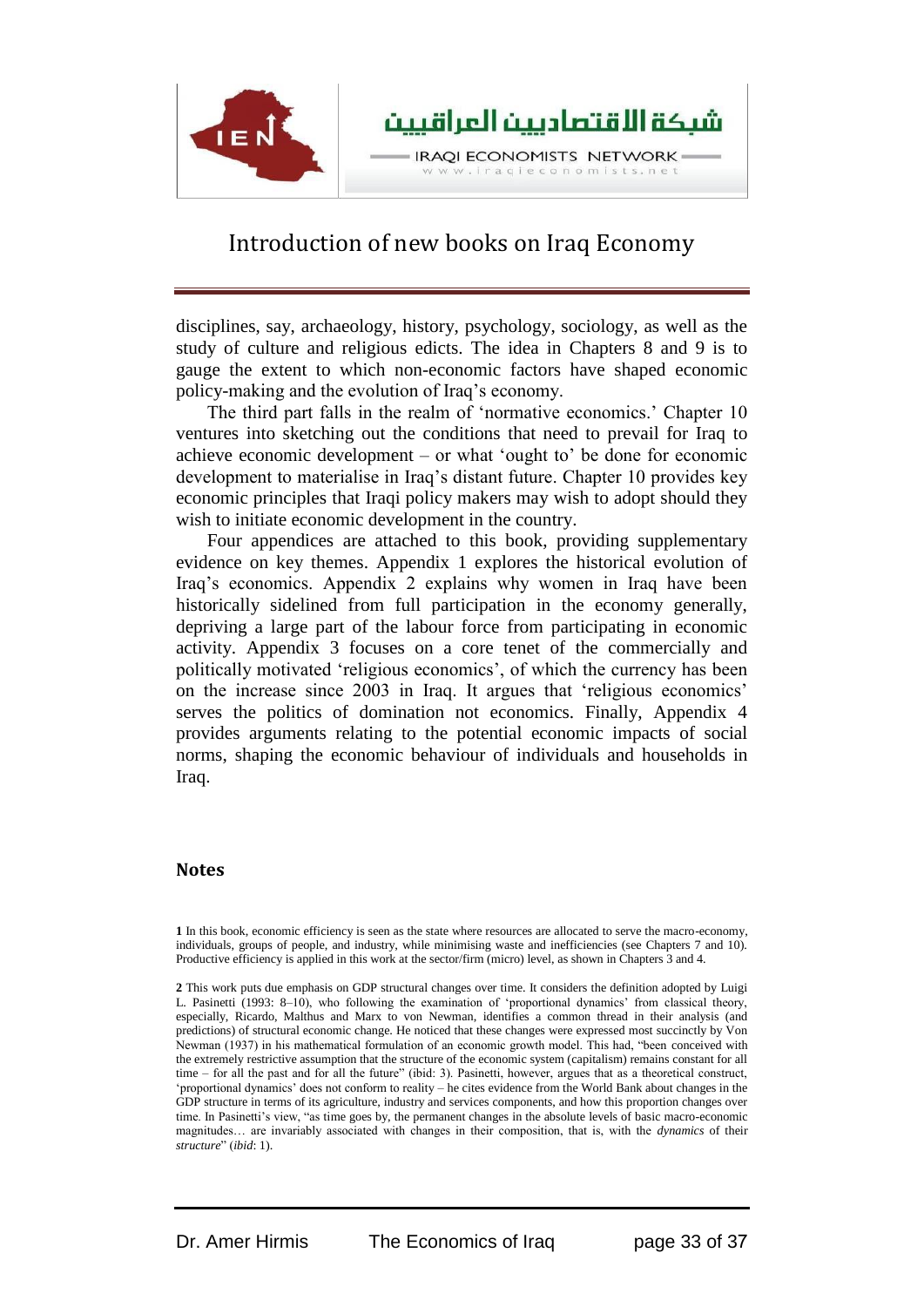

**3** Historically, Iraq comprised the majority of Mesopotamia; the Mesopotamian empires covered vast areas, including Elam in Persia, parts of Turkey, Syria, Lebanon, Palestine/Israel, northwest Arabia, and Egypt. However, Iraq was under Persian rule (539 332 BC), Sassanians rule (240-636 AD), invaded by Arab tribesmen 637AD, who settled in Iraq since, and converted the country's religion into Islam, with intermittent direct rule of the Mongols (1258–1335 AD) and the Ottomans throughout 1534–1918, except for when the Safavid dynasty of Iran briefly asserted their hegemony over Iraq in the periods of 1508–33 and 1622–38). Iraq was also under the British Mandate, theoretically from 1920 to 1932, but, effectively, it was heavily under the British government's influence until July 1958. Tremendous, if incalculable, damage was inflicted upon Iraq's people and economy during the first Gulf War (with Iran), the second Gulf War (invading and driven out of) Kuwait and the 1991–2003 economic sanctions. The invasion of Iraq since 2003 too caused incalculable damage and fragmentation of Iraqi people and the economy. The Mongols under Hulagu, sacked Baghdad in 1258, manifesting barbaric destruction of the city, taking Iraq many centuries backwards. Having said that, it must also be stressed that the Babylonians and the Assyrians in particular built their empires on the basis of expansion, ruthless destruction and occupation and, indeed, sacking of many of the invaded cities, as the Umayyads and Abbasids did, causing massive relocation of people, creating vassal provinces, which had to pay tribute and taxes to the empire's capital. Ruthless occupiers and rulers too have presided over Iraq during the best part of the past 2,500 years. This admixture has, to this day, its marks on various aspects of Iraqi society, psyche and economy.

**4** See Issawi, C. (1988: 17) and Sassoon, J. (1987: 2).

5 See Section 3.5 of this book on Iraq's 'oil rentier economy.' However, unless otherwise specified, throughout this book, rent in this context means unearned income. A rentier is a person whose income consists primarily of fixed unearned amounts, such as rent or bond interest (In French, a rentier is a person of independent or private means; to live a life of ease or leisure – *mener une vie de rentier*). Applied to the present, Iraq income earned from the export of oil is rent in the sense that the state is using the *privilege* of owning the oil fields, where the amount of labour (number of employees or the proportion of the productive capacity of the economy) used in the extraction and export of oil is infinitesimal in comparison to the amount of revenue (income/rent) received from the importers of oil. The state also has a monopoly on oil fields. It is in this sense that the oil sector in Iraq is a rentier sector. In early Mesopotamia, the rulers, and the elite owned vast swathes of agricultural land by virtue of their social position, or inheritance. Their ownership of the land was not subject to competition, and the peasants were the real producers. In addition, agricultural land held from the state by soldiers in return for an obligation to military service, known in Akkadian as *ilkum*, usually heritable has a strong element of rentierism, in the sense that the soldier, or an army general, is using a privilege bestowed upon him by the institution of the state. This practice migrated down the ages through to the Sassanids, the Abbasids (iqtā'/muqatā'at) and the Ottoman's. And the sheikhs and the aghas in more recent history of Iraq had owned large swathes of agricultural land by virtue of their social position, or through inheritance, not necessarily through their own labour. The privilege of such ownership has been used to impose sharecropping practice on the peasants, who were devoid of any negotiating power. Here income received by virtue of land ownership (by the sheikh) is taken to mean rent. The sheikh or the agha had total monopoly on land (see notes 57 and 58).

6 See Polanyi, K. (1981) and Silver, M. (1985; 1995).

7 Paul Samuelson (1970: 4) suggests that: "a scholar can extend it (the definition of 'economics') many times over". He offers a one-sentence definition: "Economics is the study of how men and society end up *choosing*, with or without the use of money, to employ *scarce* productive resources which could have alternative uses, to produce various commodities and distribute them for consumption, now or in the future, among various people and groups in society." It is very difficult to disagree with Samuelson's definition of economics, except to say that the concept of *scarcity* defies human ingenuity. Arguably, scarcity is an effect (result) rather than a cause – it is a result of the vastly *inefficient* way our planet's resources are exploited. In common with other economists, George Mankiw (1997: 778) too emphasises the concept of scarcity in his definition – "economics (is) the study of how society manages its scarce resources." Samuelson's definition (and Mankiw's for that matter) appears to apply to advanced capitalist and liberal democratic society (e.g. United States, United Kingdom, etc.), and may therefore not have a universal appeal, say, to ancient Mesopotamia, or present-day underdeveloped Iraq's economics.

8 See letter written by 52 retired diplomats posted in the *Guardian* on 27 April, 2004, expressing concern about involvement in the 2003 invasion of Iraq, thus breaking the 'tradition' of civil servants criticising government.

**9** See Talal, Malak (2015) 'Let us do justice to our history and set things right' (in Ibn Rushd Fund Magazine - Minbar, issue no. 17, summer 2015, in Arabic).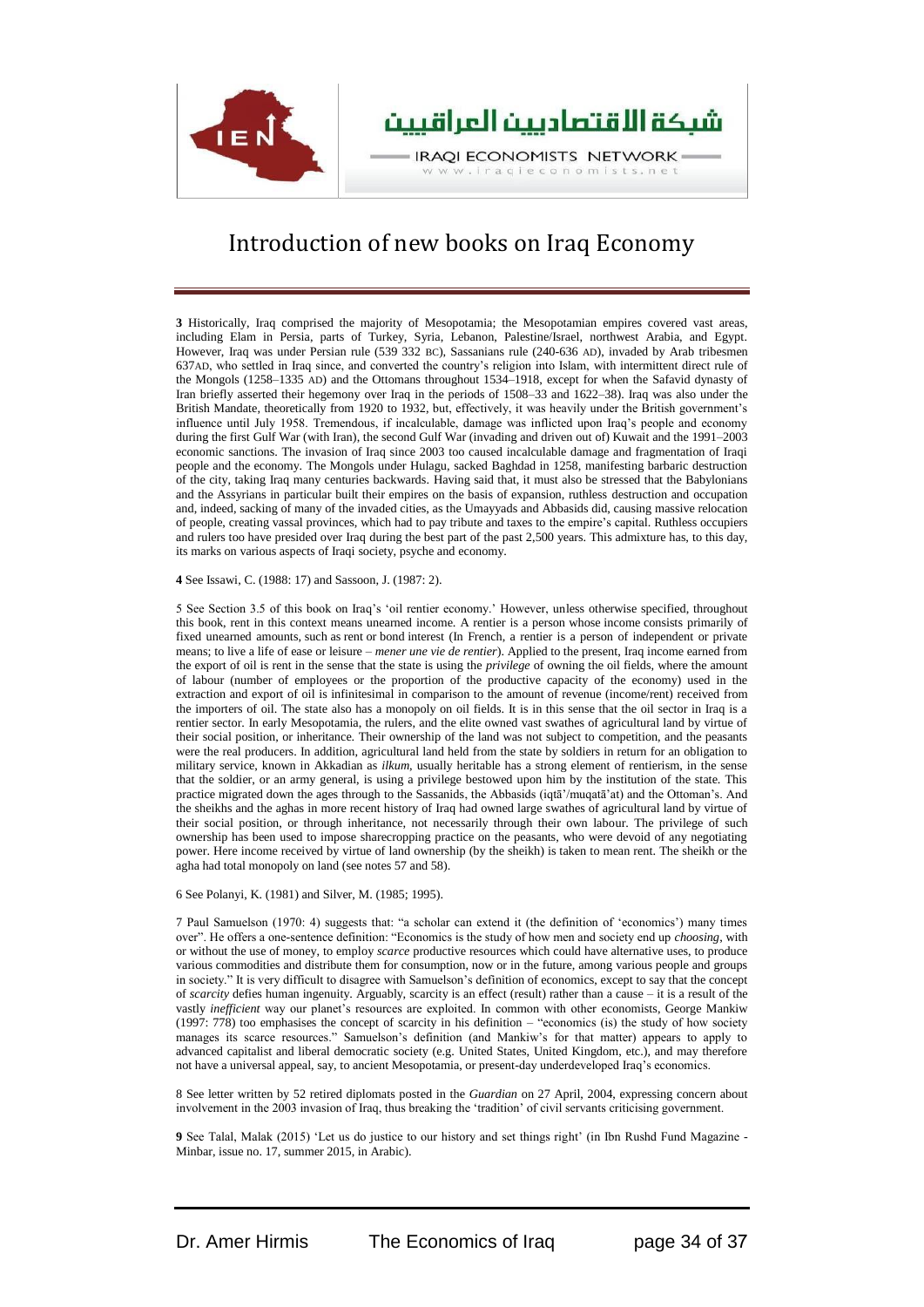

#### **Epilogue**

A key objective of this book has been to re-open the door for an impartial and objective discussion of the factors that shape Iraq's economy, especially those to do with culture and religious codes that have arrested growth in Iraq for many centuries. The discussion of the historicity of ideas that shape Iraq's economy is a rather meaningful subject for economists, given that many ideas in early Mesopotamian culture and religious codes, formed some 5,000 years ago, still resonate strongly in Iraq.

Much of the current discussion about the state of the economy of Iraq erroneously elects to avoid discussing the negative aspects of culture and religious codes, and how these still shape policy and economy in the country. This book makes a humble contribution in opening the door for an objective critique of the cultural continuum and religious codes that have held back Iraq from initiating economic development. It is beyond question that an objective and more comprehensive studies of the historical roots of present-day Iraqi culture and religious codes by real specialists is desperately needed. Whilst international agencies such as the World Bank or the International Monetary Fund attempt to steer the Iraqi economy towards a consolidated/tight fiscal policy, within a neoclassical economic framework, the day-to-day running of the economy is surreptitiously influenced by socio-political factors that deeply embed religious codes. It is time to break free from this continuum; the damaging silence must stop.

It is also time to review whether Iraq's economic backwardness, let alone its future prospects, ought to be analysed within the neo-classical framework. The ultimate test of the health of an economy is the state of wellbeing/welfare of its people. In Iraq around one quarter of its people still live in poverty, there is also high unemployment amongst the youth, historical marginalisation of women and, last but not least, there are over 1,000 shanty towns in Iraq. It is fatuous therefore to use purely statistical measures as *per capita income* or *income distribution* and claim that Iraq does not manifest a backward economy, or that it has higher degree of income equality than Germany or the USA (Robert Gallagher, 2016).

As I write this book, Iraq seems to be edging away from the principles of economic development and functional democracy. The sectarianisation and ethnicization of polity is causing incalculable damage and destruction in the country. As always the poorer sections of society, in their millions, suffer most.

In Iraq, as elsewhere, there is only one race – the human race.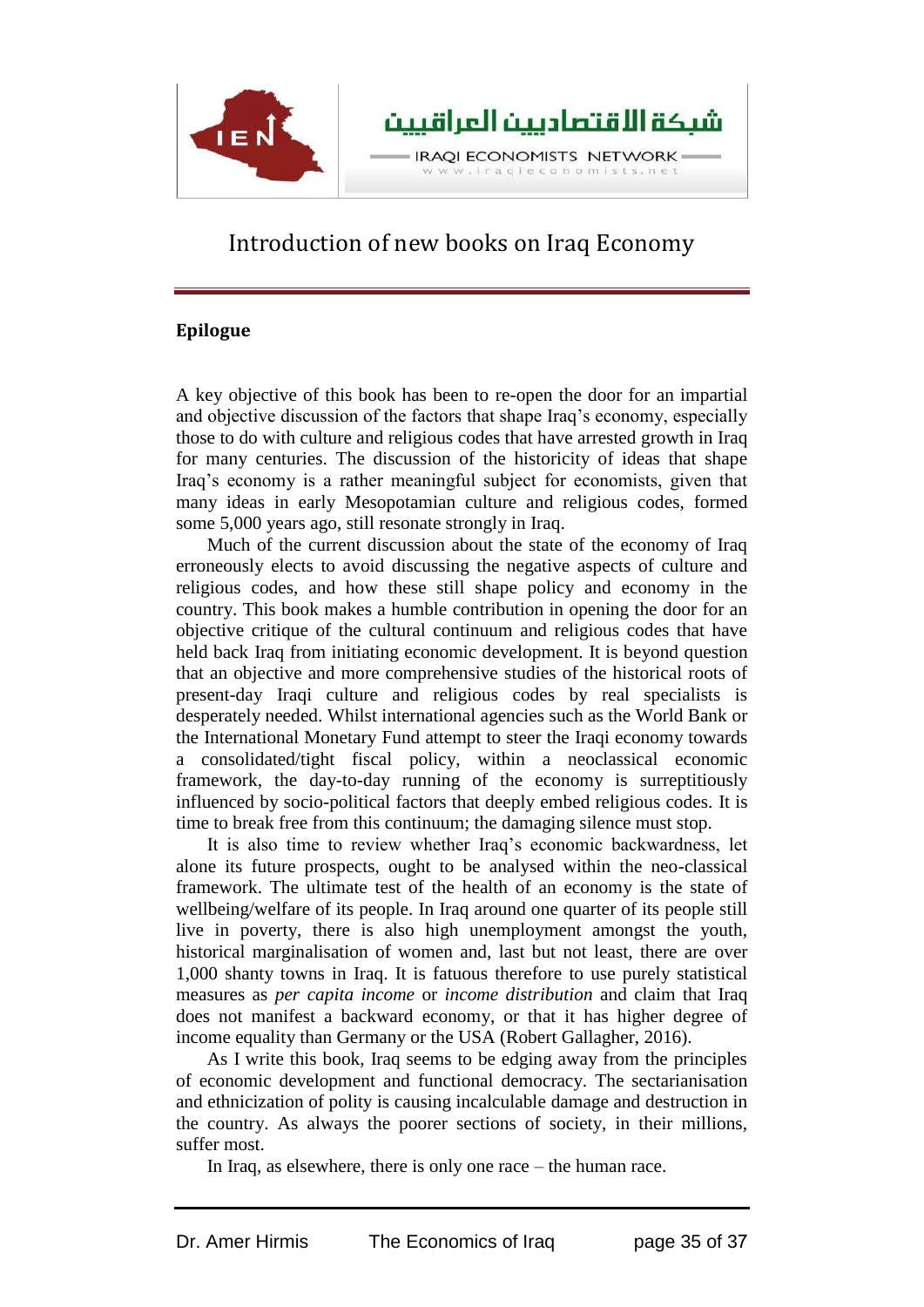

And, when this race realises, in overwhelming numbers, that we are human beings before being Jews, Christians, Yazidis, Mandaean, Hindus, Muslims, Sikhs or acquire any other religion (which individuals should be perfectly entitled to, and respected for), it is perhaps at that point in time that there shall be work for most people. Work that would be performed efficiently, yielding a more equitable society, stronger family and household morals, that will engender first and foremost economic development. This would ensure the prevalence of free thinking, actions, collective working and a functional democracy – an inviolate right that we all have to experience and live, taking our humanity to a higher level. Without achieving economic development, Iraq will find it impossible to break away from traditional (tribal) culture and religious codes, that Ali al-Wardi, and Charles Issawi might have said, are deeply embedded in the Iraqi psyche.

Economic development is the catalyst that transcends the sectarian and ethnic divide that has been gradually chipping away any credible opportunity for the country to have a stable political and economic system for centuries. As stated in Chapter 10, the overwhelming majority of Iraqis, regardless of their ethnic, sectarian, religious, or tribal affiliations would wish to have a secure gainful and meaningful job, quality health service, good educations and decent housing, let alone high quality physical infrastructure and safe liveable towns and cities. Millions of Iraqi women yearn for gender parity although the opportunity to express this desire is difficult, given cultural and religious codes. In spite of the fact that the economic base for democracy is absent, millions of Iraqis yearn for an environment to exercise freedom of thought and expression, freedom to write and publish, organise political parties and get involved in making politics and policies that serve the well-being of the people.

Instead, the absence of economic development in Iraq has given birth to political instability, autocratic regimes, socio-economic inequality, social and religious divisions, violence and terrorism. The rise of Saddam Hussein to power, the polity and politics created by his party – the Ba'th Party – and the rise of al-Qa'da and ISIS ('Islamic State for Iraq and al-Sham') terrorist organisations in Iraq is in many ways due to lack of economic development. The socio-economic and political damage caused by these organisations is incalculable, and will take decades to overcome. There has for many centuries now in Iraq been a lack of respect for the 'other' who may hold a different world-view; there has been a lack of *urbane* debate about social and religious codes that lead to the retrogression of the country, as Chapter 9 showed; and, there has been a lack of effective civil society that can influence national political, economic and social debate, let alone a proper